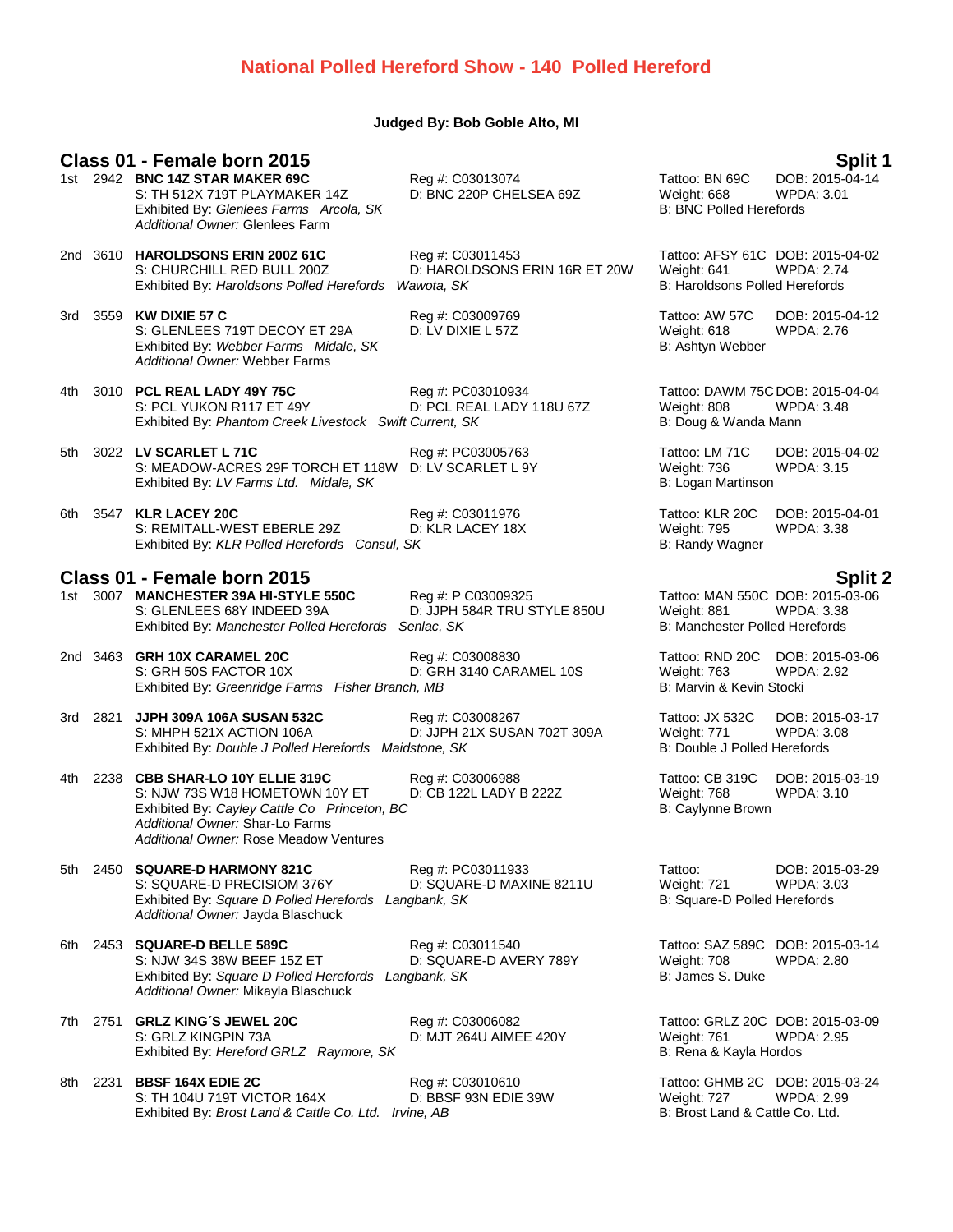- 9th 2909 **C & T 310W SHARONA 35C** Reg #: C03012572 Tattoo: VOB 35C DOB: 2015-03-09<br>S: MHPH 102S WYATT 301W D: RSK 33L SHARONA 12S Weight: 0 WPDA: 0.00 S: MHPH 102S WYATT 301W D: RSK 33L SHARONA 12S Weight: 0 Exhibited By: *C & T Cattle Co. Arcola, SK* B: Tina Lees
- S: CHURCHILL STUD 3134A D: WMB 414Y'S JOY 135A Weight: 634 WPDA: 2.58 Exhibited By: *Blair Athol Farms Arcola, SK* B: Walter M Beiber
- 11th 2227 **BROOKS 17A NOREEN 27C** Reg #: P C03009282 Tattoo: BRKS 27C DOB: 2015-03-06 S: TH 113W 11X HI-TECH 17A D: ANL C P606 NOREEN 26 X Weight: 682 WPDA: 2.61 Exhibited By: *Brooks Farms Alameda, SK* B: **B: Brooks Farms Alameda, SK** B: Brooks Farms

D: HAROLDSON´S TEMPTRESS 29R

12th 3174 **STNDARD-HILL CHELAN 49C** Reg #: C03007632 Tattoo: SHL 49C DOB: 2015-03-06 S: FCC 2U HARLAN 7Y **D: SHPH 40X CHELAN 46Z** Weight: 724 WPDA: 2.77<br>Exhibited By: Standard Hill Livestock Maidstone, SK B: Standard Hill Livestock Exhibited By: Standard Hill Livestock Maidstone, SK

# **Class 01 - Female born 2015 Split 3**

Exhibited By: *Brost Land & Cattle Co. Ltd. Irvine, AB* 

2nd 3613 **HAROLDSON´S TEMPTRESS T100 17C** Reg #: PC03011452 Tattoo: AFSY 17C DOB: 2015-03-01

81U Exhibited By: *Haroldsons Polled Herefords Wawota, SK* B: Haroldson's Polled Herefords **B:** Haroldson's Polled Herefords *Additional Owner:* Lamontagne Holdings

3rd 3600 **HAROLDSONS AD JESSICA 48Y 15C** Reg #: C03011450 Tattoo: AFSY 15C DOB: 2015-03-01 S: HAROLDSONS WLC RHINO ET 48Y D: HAROLDSONS WS JESSICA 4T 60X Weight: 793 WPDA: 2.98 Exhibited By: *Haroldsons Polled Herefords Wawota, SK* B: Haroldsons Polled Herefords *Additional Owner:* Anita Doktor

4th 3438 **CCR 102Y BONNIE BETH 42C** Reg #: C03005065 Tattoo: CCR 42C DOB: 2015-03-02 D: STAR UNDENIABLE 163Z Exhibited By: *Copper Creek Ranch Princeton, BC* B: Copper Creek Ranch

- 5th 3548 **KLR MARY 3C** Reg #: C03011973 Tattoo: KLR 3C DOB: 2015-03-05 S: DEP GOOD & PLENTY ET Exhibited By: *KLR Polled Herefords Consul, SK* B: Randy Wagner
- 6th 3124 **ROSELAWN CASSIDY 106A 7C** Reg #: C03006097 Tattoo: AHK 7C DOB: 2015-03-01 S: MHPH 521X ACTION 106A D: ROSELAWN BETH 98T 115W Weight: 718 WPDA: 2.70<br>Exhibited By: *Mitchell. Wallace J. Killarnev. MB* B: Wallace J Mitchell Exhibited By: Mitchell, Wallace J. Killarney, MB
- 7th 2914 **C & T 106A NESSA 26C** Reg #: C03012571 Tattoo: VOB 26C DOB: 2015-03-05 S: MHPH 521X ACTION 106A D: C & T 36N VANESSA 73U Weight: 0 WPDA: 0.00<br>
Exhibited By: C & T Cattle Co. Arcola. SK B: Tina Lees Exhibited By: C & T Cattle Co. Arcola, SK

8th 2142 **WMB 106A COW GIRL 112C** Reg #: C03011148 Tattoo: WMB 112C DOB: 2015-03-04<br>S: MHPH 521X ACTION 106A {DLF IEF HYF} D: WMB JOY 170Z {DLF IEF HYF} Weight: 782 WPDA: 2.97 S: MHPH 521X ACTION 106A {DLF IEF HYF} D: WMB JOY 170Z {DLF IEF HYF} Weight: 782<br>Exhibited By: *Bieber Herefords Wolseley. SK* B: 2.977 B: Walter M Bieber Exhibited By: Bieber Herefords Wolseley, SK

### **Class 01 - Female born 2015 Split 4**

1st 3604 **HAROLDSONS MIRA T100 11C** Reg #: C03011448 Tattoo: AFSY 11C DOB: 2015-02-26 Exhibited By: *Haroldsons Polled Herefords Wawota, SK* 

D: HAROLDSONS WLC MIRA ET 30U Weight: 864 WPDA: 3.21<br>S: Haroldsons Polled Herefords

2nd 2745 **M-R 236Y AIMEE 403C** Reg #: C03006947 Tattoo: APKO

S: HF 503W KINGDOM 236Y D: MJT 219U AIMEE 403Y Weight: 846 WPDA: 3.14 Exhibited By: *Mission Ridge Herefords Raymore, SK* B: Mission Ridge Herefords **B**: Mission Ridge Herefords

- 3rd 3439 **CCR 10Y BONITA ET 30C** Reg #: C03006390 Tattoo: CCR 30C DOB: 2015-02-24 S: NJW 73S W18 HOMETOWN 10Y D: CCR 29F BONITA ET 314T Weight: 832 WPDA: 3.07 Exhibited By: *Copper Creek Ranch Princeton, BC* B: Copper Creek Ranch
- 4th 2966 **ANL C HAR 425X MAPLE 86 ET 38C** Reg #: C03008974 Tattoo: KKL 38C DOB: 2015-02-23 S: TH 89T 743 UNTAPPED 425X ET 
D: ANL 7N MAPLE 86R
B: ANL Polled Herefords
B: ANL Polled Herefords
Steelman, SK
B: ANL Polled Herefords
B: ANL Polled Herefords
Steelman, SK
B: ANL Polled Herefords

D: 2.89 B: ANL Polled H Exhibited By: ANL Polled Herefords Steelman, SK *Additional Owner:* Haroldsons Polled Herefords

10th 2931 **BLAIR-ATHOL CS JOY 85C** Reg #: PC03013874 Tattoo: DVL 85C DOB: 2015-03-21

**1st 2235 BBSF 100W CINDY ET 37C** Reg #: C03015386 Tattoo: GHMB 37C DOB: 2015-03-04<br>
S: NJW 73S M326 TRUST 100W D: BBSF 040035 CINDY 21W Weight: 891 WPDA: 3.39 D: BBSF 040035 CINDY 21W Weight: 891 WPDA: 3.39<br>
ine. AB B: Erica Laine Brost

WPDA: 3.37

403C<br>Weight: 846 DOB: 2015-02-26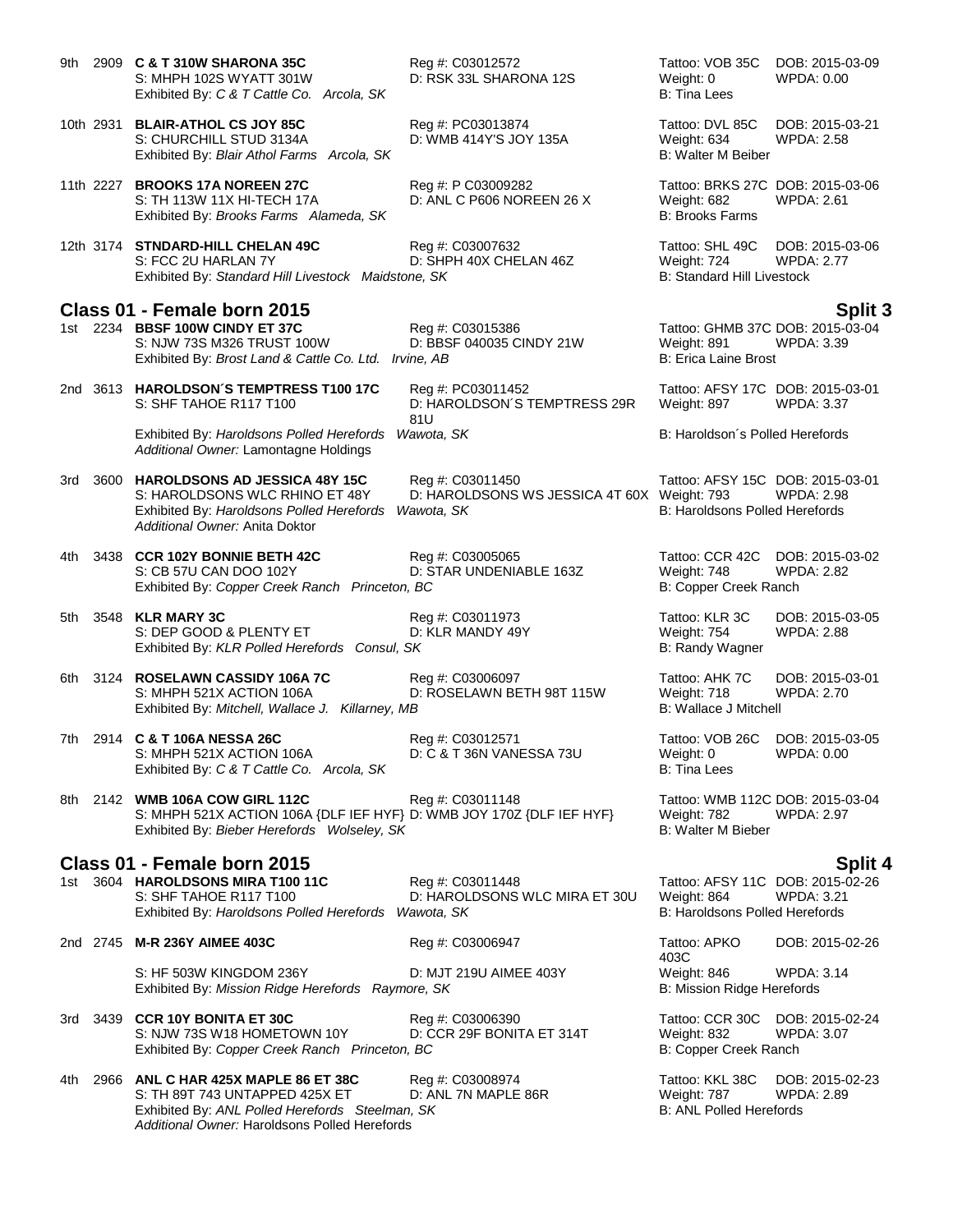| 5th |      | 2930 RU BA 27A MO-MOOLA 233C<br>S: WLB WINCHESTER POWERBALL 27A<br>{DLF IEF HYF}                                                                                   | Reg #: C03009349<br>D: RU BA HOT ROSIE 227X                     | Tattoo: EKD 233C DOB: 2015-02-27<br>Weight: 794                                     | WPDA: 2.96                           |
|-----|------|--------------------------------------------------------------------------------------------------------------------------------------------------------------------|-----------------------------------------------------------------|-------------------------------------------------------------------------------------|--------------------------------------|
|     |      | Exhibited By: Blair Athol Farms Arcola, SK<br>Additional Owner: Rafter U Polled Herefords                                                                          |                                                                 | <b>B: Robert Bestrop</b>                                                            |                                      |
| 6th |      | 3002 MANCHESTER 39A TAWANDA 534C<br>S: GLENLEES 68Y INDEED 39A<br>Exhibited By: Manchester Polled Herefords                                                        | Reg #: P C03009324<br>D: JJPH 397Y 36N WANDA 934W<br>Senlac, SK | Tattoo: MAN 534C DOB: 2015-02-26<br>Weight: 779<br>B: Manchester Polled Herefords   | <b>WPDA: 2.90</b>                    |
| 7th |      | 2140 HDB 127Y HAZEL 304C<br>S: JJPH 83T BENCHMARK 127Y {DLF IEF<br>HYP                                                                                             | Reg #: C03011159<br>D: HDB 2U'S HAZEL 349Y {DLF IEF<br>HYP      | Tattoo: HDB 304C DOB: 2015-02-25<br>Weight: 848                                     | <b>WPDA: 3.14</b>                    |
|     |      | Exhibited By: Bieber Herefords Wolseley, SK                                                                                                                        |                                                                 | <b>B: Herman Bieber</b>                                                             |                                      |
|     |      | 8th 2812 JHF 8X CHELSEA 14C<br>S: ANL 83T ELI ET 8X<br>Exhibited By: Johnston, Raymond Leross, SK                                                                  | Reg #: C03011123<br>D: LIAN 49S YESSICA 111Y                    | Tattoo: RAJ 14C<br>Weight: 668<br>B: Raymond Johnston                               | DOB: 2015-02-27<br>WPDA: 2.49        |
| 9th |      | 3561 KW WANDA 152C<br>S: GLENLEES 719T DECOY ET 29A<br>Exhibited By: Webber Farms Midale, SK<br>Additional Owner: Webber Farms                                     | Reg #: C03009771<br>D: LV WANDA T 152A                          | Tattoo: KRW 152C DOB: 2015-02-24<br><b>Weight: 655</b><br><b>B: Kriselly Webber</b> | <b>WPDA: 2.42</b>                    |
|     |      | Class 01 - Female born 2015                                                                                                                                        |                                                                 |                                                                                     | <b>Split 5</b>                       |
|     |      | 1st 2938 GLENLEES 106A ART WORK 13C<br>S: MHPH 521X ACTION 106A<br>Exhibited By: Glenlees Farms Arcola, SK<br>Additional Owner: Medonte Highlands Polled Herefords | Reg #: C03008704<br>D: RVP STAR 45S SAY YES 53Y                 | Tattoo: AHL 13C<br>Weight: 896<br>B: Corey Lees                                     | DOB: 2015-02-15<br><b>WPDA: 3.20</b> |
|     |      | 2nd 2919 BLAIR-ATHOL TW DEBBIE DOO 22C                                                                                                                             | Reg #: C03009379                                                | Tattoo: DVL 22C                                                                     | DOB: 2015-02-19                      |
|     |      | S: RST TIME'S A WASTIN' 0124 {DLF IEF<br>HYP                                                                                                                       | D: BLAIR-ATHOL NASDAQ DEB ET 35W Weight: 796<br>{DLF IEF HYF}   |                                                                                     | <b>WPDA: 2.88</b>                    |
|     |      | Exhibited By: Blair Athol Farms Arcola, SK<br>Additional Owner: Lohner Herefords<br>Additional Owner: KLJ Livestock<br>Additional Owner: Kris Gordon               |                                                                 | B: Duncan Lees                                                                      |                                      |
| 3rd |      | 2924 BLAIR-ATHOL 946 DOTTIE 12C<br>S: SQUARE-D PLAINSMAN 946Y {DLF IEF<br>HYP                                                                                      | Reg #: C03009353<br>D: ELM-LODGE ZETTA 23Z                      | Tattoo: DVL 12C<br>Weight: 898                                                      | DOB: 2015-02-14<br><b>WPDA: 3.20</b> |
|     |      | Exhibited By: Blair Athol Farms Arcola, SK<br>Additional Owner: Charlton Farms & Andrew Charlton                                                                   |                                                                 | B: Duncan Lees                                                                      |                                      |
| 4th | 3011 | PCL CARLA 106A 34C<br>S: MHPH 521X ACTION 106A<br>Exhibited By: Phantom Creek Livestock Swift Current, SK                                                          | Reg #: C03007295<br>D: HAROLDSON'S CARLA T100 27X               | Tattoo: DAWM 34C DOB: 2015-02-14<br>Weight: 865<br>B: Doug & Wanda Mann             | WPDA: 3.08                           |
|     |      | 5th 2817 JJPH 57Y 106A TAMMY 522C<br>S: MHPH 521X ACTION 106A<br>Exhibited By: Double J Polled Herefords Maidstone, SK                                             | Reg #: C03011354<br>D: MA 36N TAMMY 30P ET 57Y                  | Tattoo: JX 522C<br>Weight: 992<br><b>B: Double J Polled Herefords</b>               | DOB: 2015-02-15<br><b>WPDA: 3.54</b> |
| 6th |      | 3170 STANDARD-HILL VIRGINIA 3C<br>S: SHPH 7S DOMINATOR 70Y<br>Exhibited By: Standard Hill Livestock Maidstone, SK                                                  | Reg #: C03007591<br>D: SHPH 41R APHRODITE 1W                    | Tattoo: SHL 3C<br>Weight: 677<br><b>B: Standard Hill Livestock</b>                  | DOB: 2015-02-19<br><b>WPDA: 2.45</b> |
|     |      | 2969 ANL C 420A NANCY 31A 29C<br>S: TH 71U 17Y MOUNTAINEER 420A<br>Exhibited By: ANL Polled Herefords Steelman, SK                                                 | Reg #: C03009304<br>D: ANL C 425X NANCY ET 31A                  | Tattoo: KKL 29C<br>Weight: 657<br><b>B: ANL Polled Herefords</b>                    | DOB: 2015-02-21<br><b>WPDA: 2.40</b> |
|     |      | 2228 BBSF 29W PIPER 51C<br>S: BBSF 101N WRANGLER 29W<br>Exhibited By: Brost Land & Cattle Co. Ltd. Irvine, AB                                                      | Reg #: C03010219<br>D: BBSF 10W PIPER 43A                       | Tattoo: GHMB 51C DOB: 2015-02-19<br>Weight: 871<br>B: Brost Land & Cattle Co. Ltd.  | WPDA: 3.16                           |
|     |      | 2073 NCX MISS CLARITY 35C<br>S: BARE MR YOU TUBE 4Y<br>Exhibited By: NCX Polled Herefords Brosseau, AB                                                             | Reg #: C03008124<br>D: NCX MISS ALEXIS 2A                       | Tattoo: NCXG 35C DOB: 2015-02-17<br>Weight: 846<br>B: Gabrielle Cheremshynski       | WPDA: 3.04                           |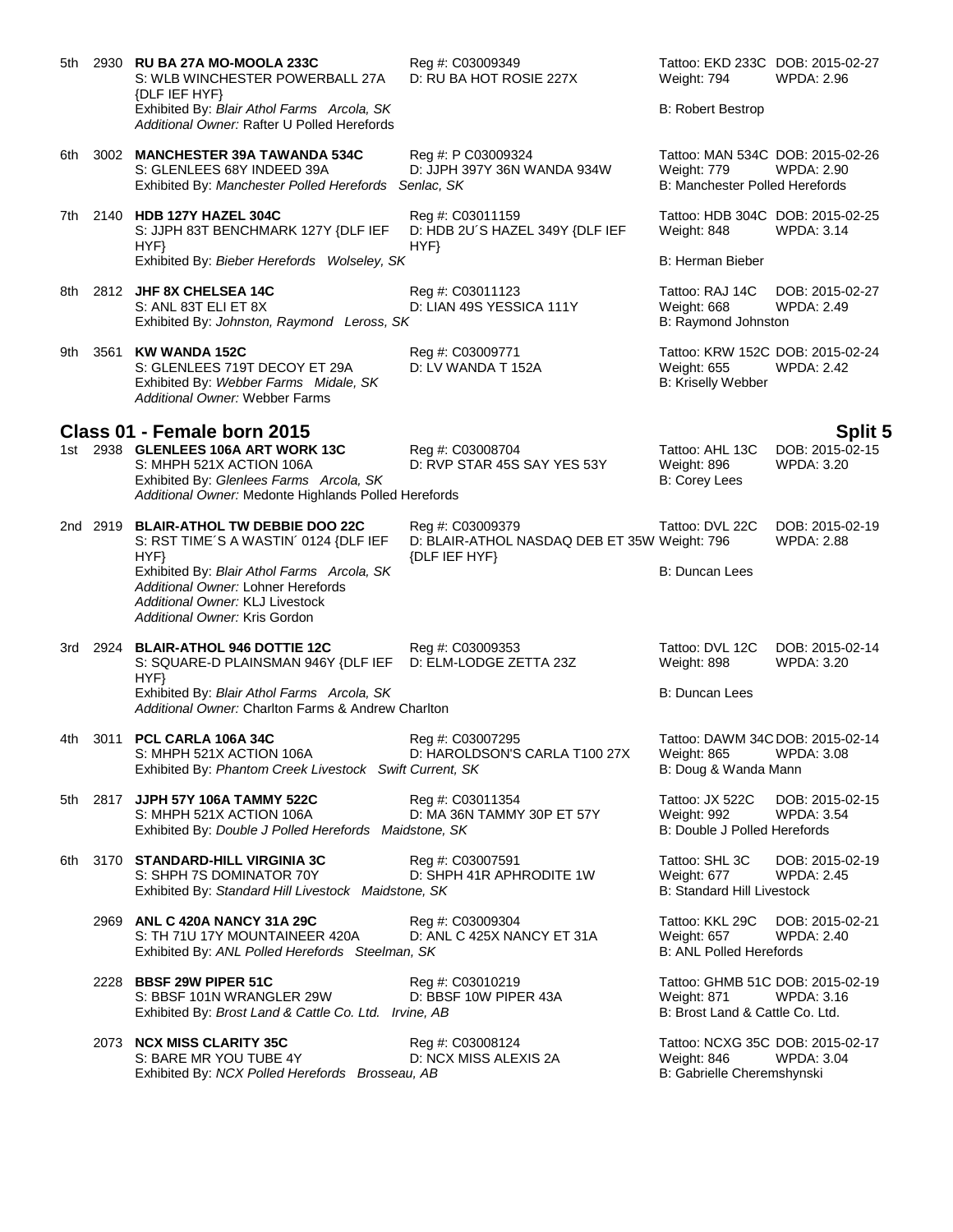|       | Class 01 - Female born 2015                                                                                                                                                                                                       |                                                                 |                                                                                        | Split 6                              |
|-------|-----------------------------------------------------------------------------------------------------------------------------------------------------------------------------------------------------------------------------------|-----------------------------------------------------------------|----------------------------------------------------------------------------------------|--------------------------------------|
|       | 1st 3208 XLP REESE'S ACTION 500C<br>S: ANL A XLP ACTION ET 75Z<br>Exhibited By: Lone Pine Cattle Services Vibank, SK<br>Additional Owner: Mission Ridge Herefords<br>Additional Owner: HMS Hi-Cliffe                              | Reg #: C03009601<br>D: XLP 101S REESE 500Y                      | Tattoo: XLP 500C DOB: 2015-02-13<br>Weight: 878<br><b>B: Lone Pine Cattle Services</b> | <b>WPDA: 3.11</b>                    |
|       | 2nd 2929 BLAIR-ATHOL 0124 TRUDY 10C<br>S: RST TIME'S A WASTIN' 0124 {DLF IEF<br>HYP                                                                                                                                               | Reg #: C03009330<br>D: BLAIR-ATHOL 101 HEIDI 17U                | Tattoo: DVL 10C<br>Weight: 798                                                         | DOB: 2015-02-13<br><b>WPDA: 2.83</b> |
|       | Exhibited By: Blair Athol Farms Arcola, SK<br>Additional Owner: Katie Webb                                                                                                                                                        |                                                                 | B: Duncan Lees                                                                         |                                      |
|       | 3rd 3119 HMS HI-CLIFFE CLEOPATRA 70C<br>S: H WCC/WB 668 WYARNO 9500ET<br>Exhibited By: HMS Hi-Cliffe Outlook, SK                                                                                                                  | Reg #: C03008276<br>D: M-R 32X ALL ABOUT ME 70A                 | Tattoo: HMS 70C DOB: 2015-02-04<br>Weight: 881<br>B: Mission Ridge Herefords           | <b>WPDA: 3.03</b>                    |
| 4th.  | 2747 M-R 236Y LUCY 92C<br>S: HF 503W KINGDOM 236Y<br>Exhibited By: Mission Ridge Herefords Raymore, SK                                                                                                                            | Reg #: C03006945<br>D: HAROLDSONS LUCY 521X 29Z                 | Tattoo: APKO 92C DOB: 2015-02-07<br>Weight: 842<br>B: Mission Ridge Herefords          | <b>WPDA: 2.92</b>                    |
| 5th   | 3461 GRH 719T MISS ELLIE 3C<br>S: TH 122 711 VICTOR 719T<br>Exhibited By: Greenridge Farms Fisher Branch, MB                                                                                                                      | Reg #: C03008821<br>D: GRH 83T ELLIE 30X                        | Tattoo: RND 3C<br>Weight: 886<br>B: Marvin & Kevin Stocki                              | DOB: 2015-02-07<br>WPDA: 3.08        |
| 6th   | 3201 XLP 75Z KAIREE 97C<br>S: ANL A XLP ACTION ET 75Z<br>Exhibited By: Lone Pine Cattle Services Vibank, SK<br>Additional Owner: Emily Sebastian                                                                                  | Reg #: C03009600<br>D: RVP 45S WATERFALL 97W                    | Tattoo: XLP 97C<br>Weight: 826<br><b>B: Lone Pine Cattle Services</b>                  | DOB: 2015-02-07<br><b>WPDA: 2.87</b> |
| 7th   | 3020 LV RAINBOW 17C<br>S: MEADOW-ACRES 29F TORCH ET 118W<br>Exhibited By: LV Farms Ltd. Midale, SK                                                                                                                                | Reg #: C03005750<br>D: LV RAINBOW 71A                           | Tattoo: LV 17C<br>Weight: 799<br>B: LV Farms Ltd.                                      | DOB: 2015-02-11<br><b>WPDA: 2.81</b> |
| 8th l | 2139 HDB 106A RITA 100C<br>S: MHPH 521X ACTION 106A {DLF IEF HYF} D: SQUARE-D RITA 2015Z<br>Exhibited By: Bieber Herefords Wolseley, SK<br>Additional Owner: Walter Bieber<br>Additional Owner: Medonte Highland Polled Herefords | Reg #: C03011097                                                | Tattoo: HDB 100C DOB: 2015-02-05<br>Weight: 803<br><b>B: Herman Bieber</b>             | <b>WPDA: 2.77</b>                    |
| 9th   | 2143 WMB 106A ROCK STAR 101C<br>S: MHPH 521X ACTION 106A {DLF IEF HYF} D: WMB 43U'S JOY 114Y {DLF IEF HYF} Weight: 880<br>Exhibited By: Bieber Herefords Wolseley, SK                                                             | Reg #: C03011141                                                | Tattoo: WMB 101C DOB: 2015-02-13<br>B: Walter M Bieber                                 | <b>WPDA: 3.12</b>                    |
|       | 10th 2687 DOUBLE DEUCE CONNIE 159C<br>S: FCC 503W STING 15Y<br>Exhibited By: Double Deuce Acres Regina, SK                                                                                                                        | Reg #: C03008041<br>D: MCCOY 73R CONNIE 159W                    | Tattoo: DDA 159C DOB: 2015-02-11<br>Weight: 934<br><b>B: Double Deuce Acres</b>        | WPDA: 3.29                           |
|       | Class 01 - Female born 2015                                                                                                                                                                                                       |                                                                 |                                                                                        | Split 7                              |
|       | 1st 2182 BLAIR'S 45P 33W TEMPTRESS ET 5C<br>S: NJW FHF 9710 TANK 45P                                                                                                                                                              | Reg #: C03013806<br>D: HAROLDSON'S TEMPTRESS T100<br>33W        | Tattoo: BC 5C<br>Weight: 947                                                           | DOB: 2015-01-29<br>WPDA: 3.19        |
|       | Exhibited By: Blairs.Ag Cattle Co. Lanigan, SK                                                                                                                                                                                    |                                                                 | B: Blairs.Ag Cattle Co.                                                                |                                      |
|       | 2nd 2870 REMITALL W YELLOW ROSE ET 11C<br>S: REMITALL WEST HAVANA ET 33A<br>Exhibited By: Remitall-West Olds, AB                                                                                                                  | Reg #: C03009428<br>D: REMITALL WEST YELLOW ROSE 2Y Weight: 861 | Tattoo: REM 11C<br><b>B: Remitall West</b>                                             | DOB: 2015-01-28<br><b>WPDA: 2.89</b> |
|       | 3rd 2743 M-R 236Y KIMBERLY 79C<br>S: HF 503W KINGDOM 236Y<br>Exhibited By: Mission Ridge Herefords Raymore, SK                                                                                                                    | Reg #: C03006941<br>D: M-R MISS 45T XTRA 79X                    | Tattoo: APKO 79C DOB: 2015-01-27<br>Weight: 956<br>B: Mission Ridge Herefords          | <b>WPDA: 3.20</b>                    |
| 4th   | 3114 HMS HCF 13X CHERRY COKE ET 93C<br>S: HI-CLIFFE WLB SAMMY 13X<br>Exhibited By: HMS Hi-Cliffe Outlook, SK                                                                                                                      | Reg #: C03008479<br>D: HI-CLIFFE XCEL 64X                       | Tattoo: HMS 93C<br>Weight: 944<br><b>B: HMS Hi-Cliffe</b>                              | DOB: 2015-01-23<br>WPDA: 3.12        |
| 5th   | 2818 JJPH 116Y KOVI 512C<br>S: MHPH 521X ACTION 106A<br>Exhibited By: Double J Polled Herefords Maidstone, SK                                                                                                                     | Reg #: C03008180<br>D: JJPH 512R 83T KOVI 116Y                  | Tattoo: JX 512C<br><b>Weight: 1031</b><br>B: Double J Polled Herefords                 | DOB: 2015-01-27<br><b>WPDA: 3.45</b> |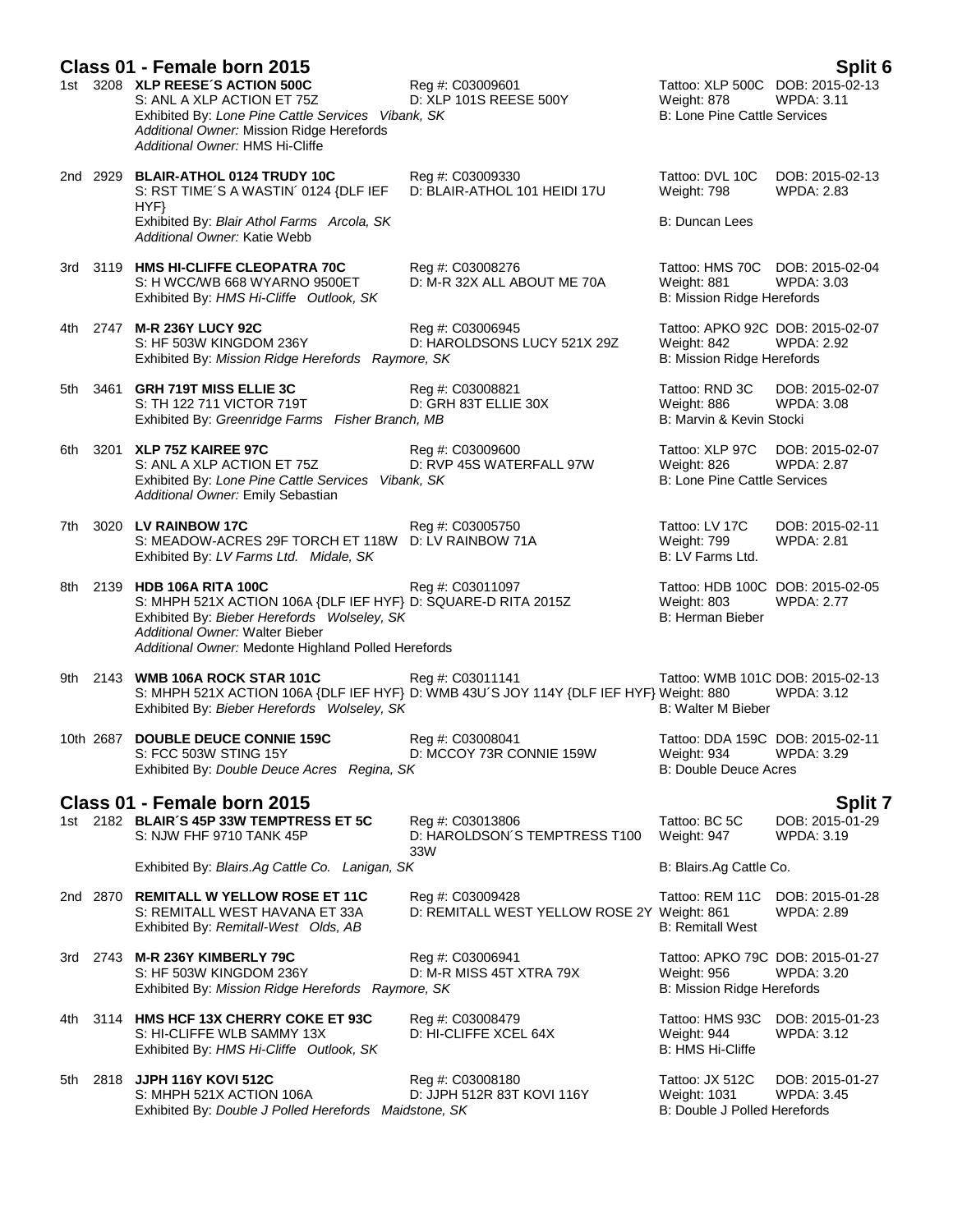| 6th  |      | 2839 RSK 4Z MISS SUNSHINE 15C<br>S: RSK 719T FREESTYLE 4Z<br>Exhibited By: RSK Farms Brandon, MB                                                                           | Reg #: PC03009957<br>D: RSK 4L SUNSHINE 25S                      | Tattoo: RSK 15C<br>Weight: 767<br>B: Andrew Kopeechuk                             | DOB: 2015-01-21<br><b>WPDA: 2.51</b>            |
|------|------|----------------------------------------------------------------------------------------------------------------------------------------------------------------------------|------------------------------------------------------------------|-----------------------------------------------------------------------------------|-------------------------------------------------|
| 7th  |      | 2925 BLAIR-ATHOL 0124 CELINE 1C<br>S: RST TIME'S A WASTIN' 0124 {DLF IEF                                                                                                   | Reg #: C03009350<br>D: SQUARE-D LASSIE 615X {DLF IEF             | Tattoo: DVL 1C<br>Weight: 717                                                     | DOB: 2015-01-20<br><b>WPDA: 2.34</b>            |
|      |      | HYF}<br>Exhibited By: Blair Athol Farms Arcola, SK<br>Additional Owner: Cassandra Gorrill, Ont.                                                                            | HYF}                                                             | B: Duncan Lees                                                                    |                                                 |
|      |      | 8th 2911 C & T 218Z ELSA 3C<br>S: MHPH 118U ZAPPA 218Z<br>Exhibited By: C & T Cattle Co. Arcola, SK                                                                        | Reg #: C03009567<br>D: C & T 102S BARBIE 1A                      | Tattoo: TL 3C<br>Weight: 0<br>B: Chris Lees                                       | DOB: 2015-01-23<br>WPDA: 0.00                   |
| 9th  |      | 3021 LV UPTOWN GIRL 6C<br>S: LV PROJECT X L 14A<br>Exhibited By: LV Farms Ltd. Midale, SK                                                                                  | Reg #: C03005741<br>D: LV 152M UPTOWN GIRL 12S 20U               | Tattoo: LV 6C<br>Weight: 839<br>B: LV Farms Ltd.                                  | DOB: 2015-01-27<br><b>WPDA: 2.81</b>            |
|      |      | Class 01 - Female born 2015                                                                                                                                                |                                                                  |                                                                                   |                                                 |
|      |      | 1st 2662 HARVIE MS FIRFLEY ET 15C<br>S: NJW 73S W18 HOMETOWN 10Y ET<br>Exhibited By: Harvie Ranching Olds, AB                                                              | Reg #: C03008930<br>D: HARVIE MS FIREFLY 65P                     | Tattoo: CVIH 15C<br>Weight: 870<br>B: Harvie Ranching                             | Split 8<br>DOB: 2015-01-05<br><b>WPDA: 2.71</b> |
|      |      | 2nd 3316 TCF 305A CLAIR 501C<br>S: TCF JVJ 11X THE GOODS 305A<br>Exhibited By: The Cliffs Farm Saskatoon, SK<br>Additional Owner: The Cliffs Farm - David & Kurtis Reid    | Reg #: C03006179<br>D: TCF 12R WILLOW 2W                         | Tattoo: THR 501C DOB: 2015-01-07<br><b>Weight: 929</b><br>B: Kaitlyn Reid         | <b>WPDA: 2.91</b>                               |
|      |      | 3rd 2326 WLL COTTON CANDY 12C<br>S: AXA GOLDEN OAK XCEED ET 704X<br>Exhibited By: Whiskey Lane Livestock indian river, ON<br>Additional Owner: Larry Crane                 | Reg #: C03006214<br>D: ICF GEMINI 36N 207T                       | Tattoo: WLL 12C<br>Weight: 903<br>B: Whiskey Lane Livestock                       | DOB: 2015-01-14<br><b>WPDA: 2.89</b>            |
| 4th  |      | 3312 TCF EL 305A GOOD GIRL 506C<br>S: TCF JVJ 11X THE GOODS 305A<br>Exhibited By: The Cliffs Farm Saskatoon, SK<br>Additional Owner: The Cliffs Farm - David & Kurtis Reid | Reg #: C03006125<br>D: GHC MISS DEANNE 63U                       | Tattoo: THR 506C DOB: 2015-01-17<br>Weight: 962<br>B: Kurtis Reid                 | <b>WPDA: 3.11</b>                               |
|      |      | 5th 2492 ELM-LODGE CHAMPAGNE 18C<br>S: H WCC/WB 688 WYNARO 9500 ET<br>Exhibited By: Elmlodge Polled Herefords Indian River, ON                                             | Reg #: PC03006652<br>D: ELM-LODGE 42H TOP SECRET 15T Weight: 820 | Tattoo: TAX 18C<br><b>B: Grant Elmhirst</b>                                       | DOB: 2015-01-17<br><b>WPDA: 2.65</b>            |
| 6th. | 2489 | <b>ELMLODGE CLEOPATRA 4C</b><br>S: RST TIME'S A WASTIN'0124<br>Exhibited By: Elmlodge Polled Herefords Indian River, ON<br>Additional Owner: Clysdale Family               | Reg #: C03006582<br>D: ELMLODGE WHOLE SHEBANG 56W Weight: 908    | Tattoo: TAX 4C<br><b>B: Grant Elmhirst</b>                                        | DOB: 2015-01-06<br><b>WPDA: 2.84</b>            |
|      |      | 7th 2941 GLENLEES 145Y REVA 1C<br>S: FTF PROSPECTOR 145Y<br>Exhibited By: Glenlees Farms Arcola, SK                                                                        | Reg #: C03008701<br>D: SINNIBARS MS 719T REVA 126A               | Tattoo: AHL 1C<br><b>Weight: 855</b><br>B: Sadie, Zach& Kyra MC Connell           | DOB: 2015-01-05<br>WPDA: 2.66                   |
|      |      | <b>Class 02 - Junior Division Calf Champion and Reserve Calf</b>                                                                                                           |                                                                  |                                                                                   | Split 0                                         |
|      |      | <b>Champion Female.</b><br>1st 2942 BNC 14Z STAR MAKER 69C<br>S: TH 512X 719T PLAYMAKER 14Z<br>Exhibited By: Glenlees Farms Arcola, SK<br>Additional Owner: Glenlees Farm  | Reg #: C03013074<br>D: BNC 220P CHELSEA 69Z                      | Tattoo: BN 69C<br>Weight: 668<br><b>B: BNC Polled Herefords</b>                   | DOB: 2015-04-14<br>WPDA: 3.01                   |
|      |      | 2nd 3610 HAROLDSONS ERIN 200Z 61C<br>S: CHURCHILL RED BULL 200Z<br>Exhibited By: Haroldsons Polled Herefords Wawota, SK                                                    | Reg #: C03011453<br>D: HAROLDSONS ERIN 16R ET 20W                | Tattoo: AFSY 61C DOB: 2015-04-02<br>Weight: 641<br>B: Haroldsons Polled Herefords | <b>WPDA: 2.74</b>                               |

## **Class 03 - Senior Division Calf Champion and Reserve Calf Champion Female**

Exhibited By: Haroldsons Polled Herefords Wawota, SK

1st 2182 **BLAIR´S 45P 33W TEMPTRESS ET 5C** Reg #: C03013806 Tattoo: BC 5C DOB: 2015-01-29<br>S: NJW FHF 9710 TANK 45P D: HAROLDSON´S TEMPTRESS T100 Weight: 947 WPDA: 3.19

D: HAROLDSON´S TEMPTRESS T100 33W

Weight: 947

**Split 0**

Exhibited By: *Blairs.Ag Cattle Co. Lanigan, SK* B: Blairs.Ag Cattle Co.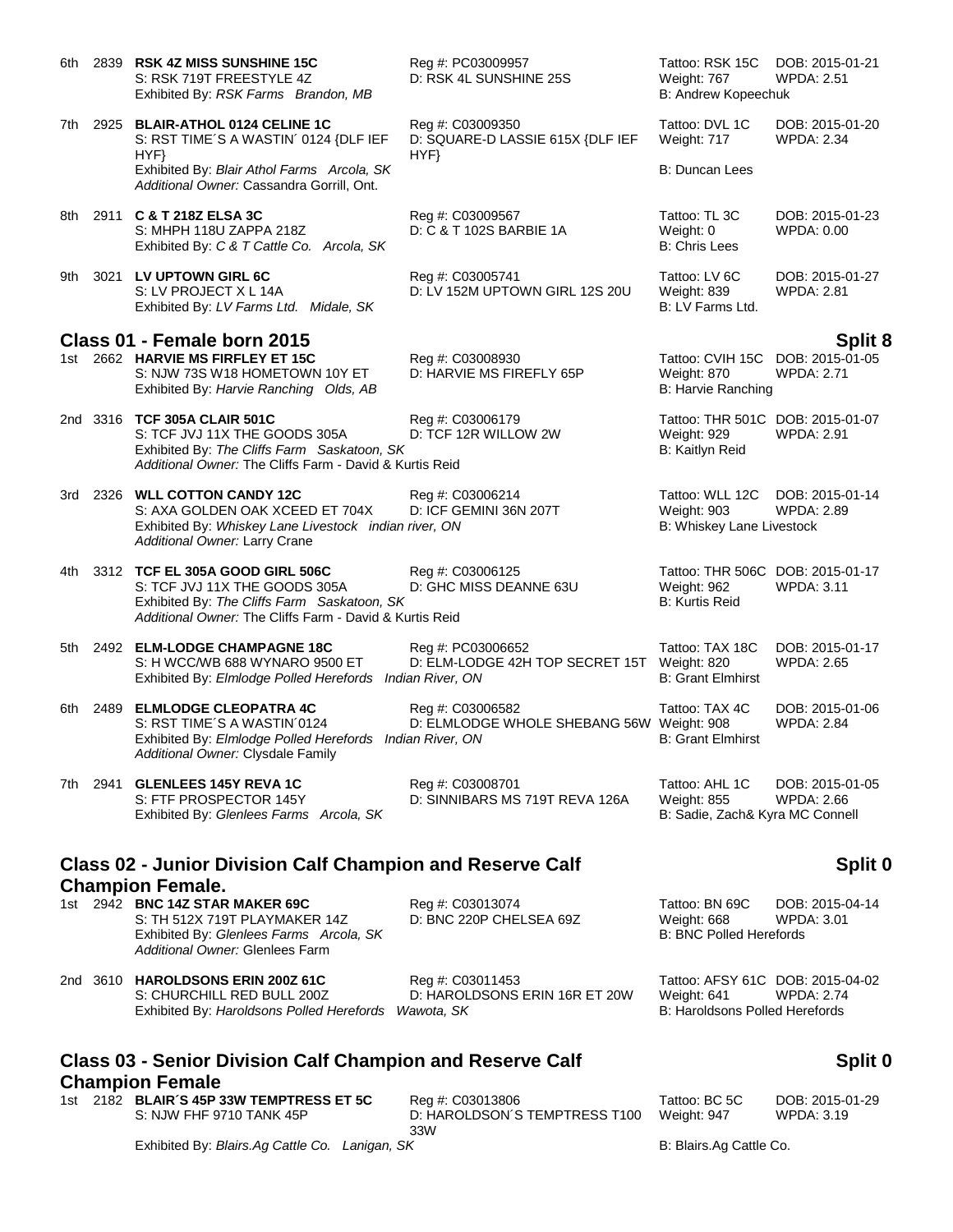2nd 3208 **XLP REESE´S ACTION 500C** Reg #: C03009601 Tattoo: XLP 500C DOB: 2015-02-13 S: ANL A XLP ACTION ET 75Z D: XLP 101S REESE 500Y Weight: 878 WPDA: 3.11 Exhibited By: *Lone Pine Cattle Services Vibank, SK* B: Lone Pine Cattle Services *Additional Owner:* Mission Ridge Herefords *Additional Owner:* HMS Hi-Cliffe

### **Class 04 - Female born 2014 Split 1**

- 1st 3677 **TOP-50 BOMBSHELL 22B** Reg #: C02999213 Tattoo: LEH 22B DOB: 2014-04-02<br>S: ELBERFELD ZETTERBERG 8Z D: ELDERFELD NORMA 24N Weight: 1409 WPDA: 2.35 S: ELBERFELD ZETTERBERG 8Z D: ELDERFELD NORMA 24N Weight: 1409 Exhibited By: Top-50 Livestock Lashburn, SK B: Marc Lehmann
- 2nd 2928 **BLAIR-ATHOL 19M CHARDONNAY 93B** Reg #: C02997006 Tattoo: DVL 93B DOB: 2014-03-30 Exhibited By: *Blair Athol Farms Arcola, SK*
- 3rd 2748 **GRLZ JOLENE 74B** Reg #: C02994414 Tattoo: GRLZ 74B DOB: 2014-03-12 S: HF 102S LARIAT 32X D: GRLZ VENUS 74Y Weight: 1618 WPDA: 2.61 Exhibited By: *Hereford GRLZ Raymore, SK* B: Rena & Kayla Hordos
- 4th 2539 **MF MOLLY 19B** Reg #: C03000814 Tattoo: MFFH 19B DOB: 2014-03-20 S: JJPH 83T RULER 134Y D: MF SARA JANE 6Y Weight: 1328 WPDA: 2.17 Exhibited By: *Marty Flicek Polled Herefords Swift Current, SK* B: Marty Flicek
- 5th 2237 **BBSF 100W CINDY ET 25B** Req #: C03002561 Tattoo: GHMB 25B DOB: 2014-03-14 S: NJW 73S M326 TRUST 100W D: BBSF 040035 CINDY 21W Weight: 1430 WPDA: 2.31<br>Exhibited By: *Brost Land & Cattle Co. Ltd. Irvine. AB* B: Erica Laine Brost B: Erica Laine Brost Exhibited By: *Brost Land & Cattle Co. Ltd. Irvine, AB*
- 6th 2915 **C&T 218Z BELLA 68B** Reg #: PC02997221 Tattoo: TL 68B DOB: 2014-04-05 Exhibited By: *C & T Cattle Co. Arcola, SK* B: Chris Lees
- 7th 2538 **MF TESARA 17B** Reg #: C03000813 Tattoo: MFFH 17B DOB: 2014-03-13 S: JJPH 83T RULER 134Y D: MF MAGGIE MAY 1W Weight: 1404 WPDA: 2.27 Exhibited By: Marty Flicek Polled Herefords Swift Current, SK B: Marty Flicek

8th 3125 **ROSELAWN PAYTON 10W 38B** Reg #: C02997438 Tattoo: AHK 38B DOB: 2014-03-11 S: HAROLDSON´S TANK 45P 10W D: ROSELAWN RHENA 121R 31U Weight: 1342 WPDA: 2.16 Exhibited By: *Mitchell, Wallace J. Killarney, MB* B: Wallace J Mitchell

2488 **ELM-LODGE BLANCHE 64B** Reg #: C03002254 Tattoo: TAX 64B DOB: 2014-04-19<br>S: ELMLODGE NEXT BIG THING 3N D: ELMLODGE YA BABY 72Y Weight: 1226 WPDA: 2.11 S: ELMLODGE NEXT BIG THING 3N D: ELMLODGE YA BABY 72Y Weight: 1226<br>Exhibited By: Elmlodge Polled Herefords Indian River, ON B: Grant Elmhirst Exhibited By: Elmlodge Polled Herefords Indian River, ON

- **Class 04 - Female born 2014 Split 2** 1st 2485 **ELMLODGE BOOM BOOM 32B** S: AXA GOLDEN-OAK XCEED ET 704X D: ELMLODGE ZOOM ZOOM 45Z Weight: 1374 WPDA: 2.18 Exhibited By: *Elmlodge Polled Herefords Indian River, ON* B: Grant Elmhirst *Additional Owner:* Tay Down Herefords
- 2nd 3605 **HAROLDSONS HLV MARVEL 48Y 12B** Reg #: C02994761 Tattoo: AFSY 12B DOB: 2014-02-23 S: HAROLDSONS WLC RHINO ET 48Y D: HAROLDSONS MARVEL 45P 5W Weight: 1413 WPDA: 2.22 Exhibited By: *Haroldsons Polled Herefords Wawota, SK* B: Haroldsons Polled Herefords *Additional Owner:* Starry Cattle Company
- 3rd 2918 **RU BA 0124 CINNAMIN 230B** Reg #: C02997004 Tattoo: EKD 230B DOB: 2014-02-25 S: RST TIME´S A WASTIN´ 0124 {DLF IEF HYF} Exhibited By: *Blair Athol Farms Arcola, SK* B: Robert Bestrop B: Robert Bestrop *Additional Owner:* Harvey & Beth McKay
- 4th 3173 **STANDARD-HILL STAR 172B** Reg #: C02996087 Tattoo: SHL 172B DOB: 2014-02-13<br>S: BARE MR YOU TUBE 4Y D: SHPH 7C STAR 133Y Weight: 1255 WPDA: 1.94 S: BARE MR YOU TUBE 4Y D: SHPH 7C STAR 133Y Weight: 1255 WPD/<br>Exhibited By: Standard Hill Livestock Maidstone, SK B: Standard Hill Livestock Exhibited By: Standard Hill Livestock Maidstone, SK

5th 2203 **SQUARE-D JANE 29B** Reg #: C02997013

S: SQUARE-D JOHN WAYNE 465Y (SAZ 465Y) P Exhibited By: *Blaschuck, Mikayla Chaplin, SK* B: Harvey Dale Duke

D: REMITALL SPARKLES 329 (NGA 329S) P

D: BLAIR-ATHOL RIBEYE GAL 107W Weight: 1480 WPI<br>B: Jeffrey Thomas Lees

D: ANL P606 NORTHERN LADY 38X Weight: 0

D: GHC MISS UNIQUE 105Y Weight: 1518 WPDA: 2.39

(RE) Tattoo: SAO 29B DOB: 2014-03-05 Weight: 1488 WPDA: 2.37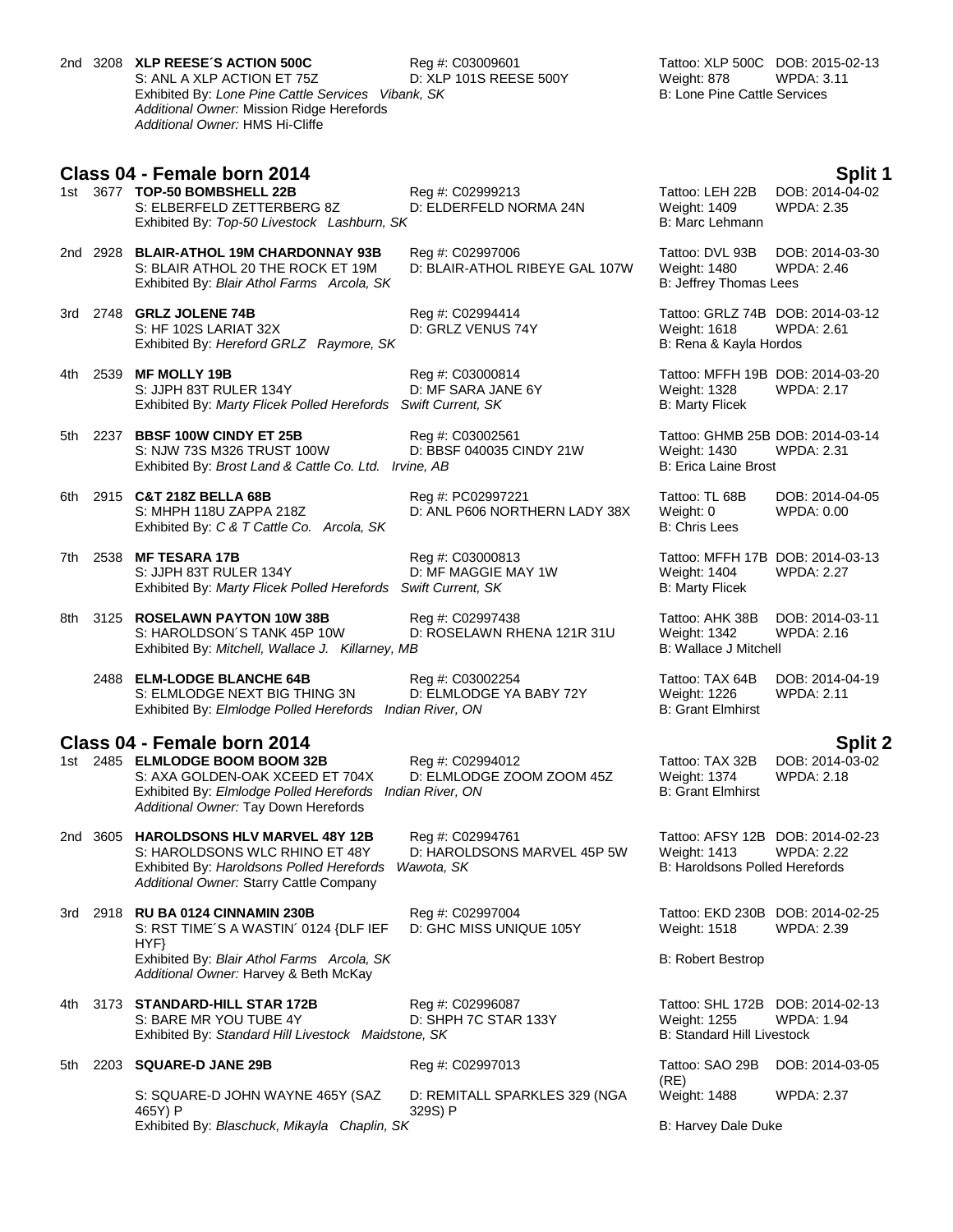| 6th. |      | 2078 NCX MISS BELLA 15B<br>S: BARE MR YOU TUBE 4Y<br>Exhibited By: NCX Polled Herefords Brosseau, AB<br>Additional Owner: Gabrielle Cheremshynski                                                     | Reg #: C02994373<br>D: NCX SINDERALLA 730S                        | Tattoo: NCX 15B<br>Weight: 1562<br><b>B: Dennis Babiuk</b>                                         | DOB: 2014-02-18<br><b>WPDA: 2.43</b> |
|------|------|-------------------------------------------------------------------------------------------------------------------------------------------------------------------------------------------------------|-------------------------------------------------------------------|----------------------------------------------------------------------------------------------------|--------------------------------------|
| 7th  |      | 2688 DOUBLE DEUCE ZENA 65B<br>S: DOUBLE DEUCE HIGH STAKES 24Y<br>Exhibited By: Double Deuce Acres Regina, SK                                                                                          | Reg #: C02995689<br>D: DOUBLE DEUCE ZENA 65Y                      | Tattoo: DDA 65B<br>Weight: 1366<br><b>B: Double Deuce Acres</b>                                    | DOB: 2014-02-09<br><b>WPDA: 2.10</b> |
| 8th  |      | 3152 REMITALL-WEST SALLY 52B<br>S: REMITALL-WEST CHICAGO ET 83Y<br>Exhibited By: GRLN Livestock Red Deer County, AB                                                                                   | Reg #: C02994441<br>D: REMITALL-WEST SALLY 18Y                    | Tattoo: REM 52B DOB: 2014-02-05<br><b>Weight: 1193</b><br><b>B: Remitall West Polled Herefords</b> | <b>WPDA: 1.82</b>                    |
| 9th  | 2689 | <b>DOUBLE DEUCE FORTUNE 14B</b><br>S: H H PERFECT TIMING 0150 ET<br>Exhibited By: Double Deuce Acres Regina, SK                                                                                       | Reg #: C03000184<br>D: FCC 20X FORTUNE 14Z                        | Tattoo: DDA 14B<br>Weight: 1188<br>B: Jason Hoffman                                                | DOB: 2014-03-03<br><b>WPDA: 1.89</b> |
|      |      | Class 04 - Female born 2014                                                                                                                                                                           |                                                                   |                                                                                                    | Split 3                              |
|      |      | 1st 3004 MANCHESTER 83T FREE STYLE 450B<br>S: WLB ELI 10H 83T<br>Exhibited By: Manchester Polled Herefords Senlac, SK                                                                                 | Reg #: P C03001197<br>D: JJPH 584R TRU STYLE 850U                 | Tattoo: MAN 450B DOB: 2014-01-22<br>Weight: 1528<br>B: Double J Polled Herefords                   | <b>WPDA: 2.28</b>                    |
|      |      | 2nd 3611 BLAIRS NELLIE R117 ET 5B<br>S: SHF RIB EYE M326 R117<br>Exhibited By: Haroldsons Polled Herefords Wawota, SK<br>Additional Owner: Haroldsons Polled Herefords<br>Additional Owner: Blairs.Ag | Reg #: C03002463<br>D: NCX MISS JR NELLIE 528N                    | Tattoo: BC 5B<br><b>Weight: 1450</b><br>B: Allan D Marshall                                        | DOB: 2014-01-24<br><b>WPDA: 2.17</b> |
|      |      | 3rd 2173 BLAIR'S R117 NELLIE 719T ET 4B<br>S: TH 122 711 VICTOR 719T<br>Exhibited By: Blairs.Ag Cattle Co. Lanigan, SK                                                                                | Reg #: C03002287<br>D: AXA GOLDEN-OAK NELLIE ET 701X Weight: 1400 | Tattoo: BC 4B<br>B: Blairs.Ag Cattle Co.                                                           | DOB: 2014-01-24<br><b>WPDA: 2.10</b> |
| 4th. |      | 2703 GH MISS KILO DELIGHT 61B<br>S: MJT TOTAL ET 311W<br>Exhibited By: Hirsche Herefords and Angus LTD High River, AB                                                                                 | Reg #: C03000212<br>D: ANL BP 3D RH DESIRE 20S                    | Tattoo: GAH 61B<br>Weight: 1618<br><b>B: Hirsche Herefords</b>                                     | DOB: 2014-01-26<br><b>WPDA: 2.43</b> |
| 5th  | 3444 | <b>CCR 100W ADELA ET 2B</b><br>S: NJW 73S M326 TRUST ET 100W ET<br>Exhibited By: Copper Creek Ranch Princeton, BC                                                                                     | Reg #: PC03000000<br>D: CCR 122L ADELA ET 265T                    | Tattoo: CCR 2B<br>Weight: 1498<br>B: Copper Creek Ranch                                            | DOB: 2014-01-29<br><b>WPDA: 2.26</b> |
| 6th  |      | 3207 XLP MOUNT VERN FANCY 118B<br>S: MHPH 2N WEBSTER 1131W<br>Exhibited By: Lone Pine Cattle Services Vibank, SK<br>Additional Owner: Mount Vern Polled Herefords                                     | Reg #: C02996712<br>D: XLP CLF 5L FANCY 118X                      | Tattoo: XLP 118B DOB: 2014-01-06<br>Weight: 1656<br><b>B: Lone Pine Cattle Services</b>            | <b>WPDA: 2.42</b>                    |
| 7th  |      | 2486 ELM-LODGE BLING 18B<br>S: CRR ABOUT TIME 743<br>Exhibited By: Elmlodge Polled Herefords Indian River, ON                                                                                         | Reg #: PC02993773<br>D: ELM-LODGE ZUMBA 3Z                        | Tattoo: TAX 18B<br>Weight: 1446<br><b>B: Grant Elmhirst</b>                                        | DOB: 2014-02-01<br>WPDA: 2.19        |
| 8th  |      | 2923 OLTN 4T BELLE OF THE BALL 11B<br>S: HAROLDSON'S WLL ANCHOR 4T<br>Exhibited By: Blair Athol Farms Arcola, SK<br>Additional Owner: Kylee Dixon                                                     | Reg #: C02995946<br>D: OLTN 5L WHISKEY GIRL 9W                    | Tattoo: WGO 11B DOB: 2014-01-18<br>Weight: 1501<br>B: Walter G Oulton & Sons Ltd                   | <b>WPDA: 2.23</b>                    |
| 9th  |      | 3560 LV WANDA T 152 B<br>S: REMITALL-WEST CONSTRUCTOR 21X<br>Exhibited By: Webber Farms Midale, SK<br>Additional Owner: Webber Farms<br>Additional Owner: Kriselly Webber                             | Reg #: C02995171<br>D: ANL 3N WANDA 152 R                         | Tattoo: TM 152 B<br><b>Weight: 1450</b><br>B: Tricia Wilgenbusch                                   | DOB: 2014-01-05<br><b>WPDA: 2.11</b> |
|      |      | 10th 2837 OVHF 4Z SAGE 3B<br>S: RSK 719T FREESTYLE 4Z<br>Exhibited By: RSK Farms Brandon, MB<br>Additional Owner: RSK Farms<br>Additional Owner: Ottawa Valley Hereford Farms                         | Reg #: PC02997138<br>D: RSK 7W MISS SAGE 42Z                      | Tattoo: OVHF 3B<br>Weight: 1472<br><b>B: RSK Farms</b>                                             | DOB: 2014-02-02<br><b>WPDA: 2.24</b> |

# **Class 05 - Junior Champion and Reserve Junior Champion Female**<br>1st 2485 **ELMLODGE BOOM BOOM 32B** Reg #: C02994012 Tattoo: TAX 32B DOB: 2014-03-02

1st 2485 **ELMLODGE BOOM BOOM 32B** Reg #: C02994012 Tattoo: TAX 32B DOB: 2014-0<br>S: AXA GOLDEN-OAK XCEED ET 704X D: ELMLODGE ZOOM ZOOM 45Z Weight: 1374 WPDA: 2.18 S: AXA GOLDEN-OAK XCEED ET 704X D: ELMLODGE ZOOM ZOOM 45Z Weight: 1374<br>Exhibited By: Elmlodge Polled Herefords Indian River, ON B: Grant Elmhirst Exhibited By: *Elmlodge Polled Herefords Indian River, ON Additional Owner:* Tay Down Herefords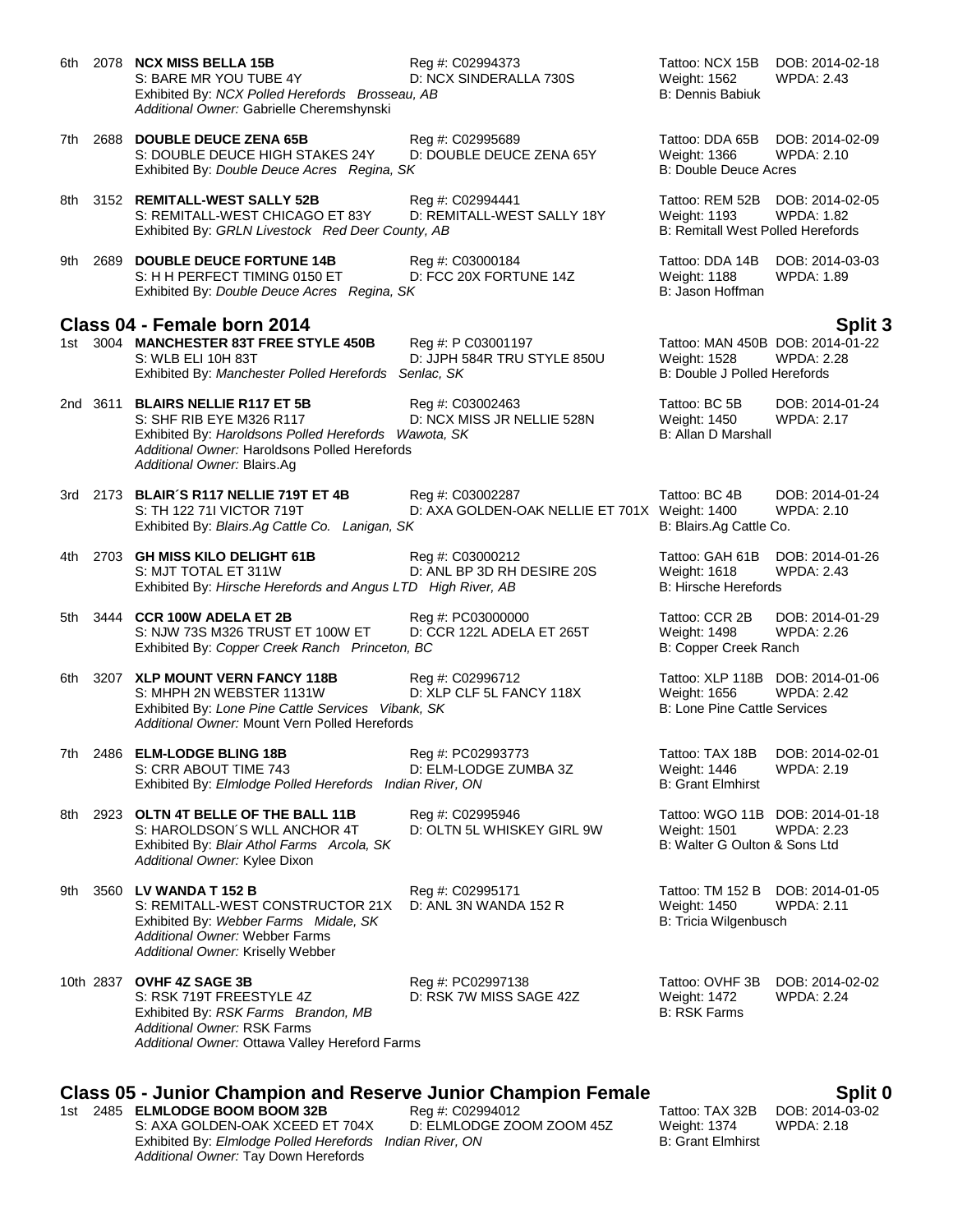|       |          | 2nd 3605 HAROLDSONS HLV MARVEL 48Y 12B<br>S: HAROLDSONS WLC RHINO ET 48Y<br>Exhibited By: Haroldsons Polled Herefords<br>Additional Owner: Starry Cattle Company | Reg #: C02994761<br>D: HAROLDSONS MARVEL 45P 5W<br>Wawota, SK | <b>Weight: 1413</b><br>B: Haroldsons Polled Herefords | Tattoo: AFSY 12B DOB: 2014-02-23<br><b>WPDA: 2.22</b> |
|-------|----------|------------------------------------------------------------------------------------------------------------------------------------------------------------------|---------------------------------------------------------------|-------------------------------------------------------|-------------------------------------------------------|
|       |          | Class 06 Female (with 2015 tattooed calf) born 2013                                                                                                              |                                                               |                                                       | Split 1                                               |
|       | 1st 2454 | <b>SQUARE-D REISS 237A</b>                                                                                                                                       | Reg #: C02985423                                              | Tattoo: SAZ 237A                                      | DOB: 2013-03-12                                       |
|       |          | S: STAR MARKET INDEX 70X ET                                                                                                                                      | D: SQUARE-D ELLIE 37T                                         | Weight: 1656                                          |                                                       |
|       |          | Calf at Side: SQUARE-D ZINT 577C<br>S: HARVIE WSF VICTOR 83Z                                                                                                     | Reg #: C03009730<br>Sex: M                                    | Tattoo: SAZ 577C<br>Weight: 782                       | DOB: 2015-03-05<br>WPDA: 0.00                         |
|       |          | Exhibited By: Square D Polled Herefords Langbank, SK                                                                                                             |                                                               | B: James S. Duke                                      |                                                       |
|       |          | Additional Owner: Mannle Polled Herefords                                                                                                                        |                                                               |                                                       |                                                       |
|       | 2nd 2230 | <b>BBSF 10W PIPER 43A</b>                                                                                                                                        | Reg #: C02984709                                              | Tattoo: GHMB 43A                                      | DOB: 2013-02-26                                       |
|       |          | S: HAROLDSON'S TANK 45P 10W                                                                                                                                      | D: ROSELAWN PIPER 154U 44Y                                    | Weight: 1634                                          |                                                       |
|       |          | Calf at Side: BBSF 29W PIPER 51C<br>S: BBSF 101N WRANGLER 29W                                                                                                    | Reg #: C03010219<br>Sex: F                                    | Tattoo: GHMB 51C<br>Weight: 871                       | DOB: 2015-02-19<br>WPDA: 0.00                         |
|       |          | Exhibited By: Brost Land & Cattle Co. Ltd. Irvine, AB                                                                                                            |                                                               | <b>B: Wallace J Mitchell</b>                          |                                                       |
|       |          |                                                                                                                                                                  |                                                               |                                                       |                                                       |
|       | 3rd 2709 | <b>GH UPTOWN DESTINY 25A</b><br>S: UPS UPTOWN ET                                                                                                                 | Reg #: C02967774<br>D: ANL BP 3D RH DESIRE 20S                | Tattoo: GAH 25A<br>Weight: 1655                       | DOB: 2013-01-14                                       |
|       |          | Calf at Side: GH 5Z CHARITY 181C                                                                                                                                 | Reg #: C03010280                                              | Tattoo: GAH 181C                                      | DOB: 2015-03-03                                       |
|       |          | S: GH 7101 ROCK SOLID 5Z<br>Exhibited By: Hirsche Herefords and Angus LTD High River, AB                                                                         | Sex: F                                                        | Weight: 813                                           | WPDA: 0.00                                            |
|       |          | Additional Owner: Billy Paul                                                                                                                                     |                                                               | B: Hirsche Herefords and Angus Ltd.                   |                                                       |
|       |          | <b>DORBAY MISS AZALEA 408A</b>                                                                                                                                   |                                                               | Tattoo: RDF 408A                                      |                                                       |
| 4th.  | 3660     | S: JDH 10S YANKEE 39X                                                                                                                                            | Reg #: C02980766<br>D: HINTERLAND SWANP GIRL 51R              | Weight: 1688                                          | DOB: 2013-01-19                                       |
|       |          | Calf at Side: MAR W18 MISS                                                                                                                                       | Reg #: C03009375                                              | Tattoo: AM 408C                                       | DOB: 2015-02-02                                       |
|       |          | <b>CALIFORNIA 408C</b><br>S: SHF WONDER M326 W18 ET                                                                                                              | Sex: F                                                        | Weight: 889                                           | WPDA: 0.00                                            |
|       |          | Exhibited By: AM Ranching Oak Lake, MB                                                                                                                           |                                                               | B: AM Ranching                                        |                                                       |
| 5th - | 2075     | <b>NCX MISS ALEXIS 2A</b>                                                                                                                                        | Reg #: C02980984                                              | Tattoo: NCXG 2A                                       | DOB: 2013-01-31                                       |
|       |          | S: TRIARA UNLEASHED 893U                                                                                                                                         | D: NCX MISS WIZARD 12W                                        | Weight: 1854                                          |                                                       |
|       |          | Calf at Side: NCX MISS CLARITY 35C                                                                                                                               | Reg #: C03008124<br>Sex: F                                    | Tattoo: NCXG 35C                                      | DOB: 2015-02-17                                       |
|       |          | S: BARE MR YOU TUBE 4Y<br>Exhibited By: NCX Polled Herefords Brosseau, AB                                                                                        |                                                               | Weight: 846<br>B: Gabrielle Cheremshynski             | WPDA: 0.00                                            |
|       |          |                                                                                                                                                                  |                                                               |                                                       |                                                       |
|       | 2913     | MHPH 101S WESTERN STAR 111A<br>S: BNMMHPH 13P HEAT 101S                                                                                                          | Reg #: C02982778<br>D: STAR MKS WINFORME 5W ET                | Tattoo: MHPH 111A DOB: 2013-01-11<br>Weight: 0        |                                                       |
|       |          | Calf at Side: C & T 106A BIG BANG 5C Reg #: C03009566                                                                                                            |                                                               | Tattoo: VOB 5C                                        | DOB: 2015-01-30                                       |
|       |          | S: MHPH 521X ACTION 106A<br>Exhibited By: C & T Cattle Co. Arcola, SK                                                                                            | Sex: M                                                        | Weight: 993<br>B: Medonte Highlands Polled Herefords  | WPDA: 0.00                                            |
|       |          |                                                                                                                                                                  |                                                               |                                                       |                                                       |
|       |          |                                                                                                                                                                  |                                                               |                                                       |                                                       |
|       | 1st 3607 | Class 07 Female (with 2015 tattooed calf) born 2012 or earlier<br><b>HAROLDSONS LASSIE 425X 22Z</b>                                                              | Reg #: C02968288                                              | Tattoo: AFSY 22Z                                      | <b>Split 1</b><br>DOB: 2012-02-28                     |
|       |          | S: TH 89T 743 UNTAPPED 425X ET                                                                                                                                   | D: JHC MISS LASSIE 3L                                         | <b>Weight: 1777</b>                                   |                                                       |
|       |          | <b>Calf at Side: HAROLDSONS LASSIE</b><br>42C                                                                                                                    | Reg #: C03015069                                              | Tattoo: AFSY 42C                                      | DOB: 2015-03-19                                       |
|       |          | S: HAROLDSONS WLC LIONEL ET 48Y Sex: F                                                                                                                           |                                                               | Weight: 748                                           | WPDA: 0.00                                            |
|       |          | Exhibited By: Haroldsons Polled Herefords Wawota, SK                                                                                                             |                                                               | B: Haroldsons Polled Herefords                        |                                                       |
|       |          | Additional Owner: Wooden Shoe Farms                                                                                                                              |                                                               |                                                       |                                                       |
|       | 2nd 2669 | <b>HARVIE MS FIREFLY 125Y</b>                                                                                                                                    | Reg #: C02953434                                              | Tattoo: CVIH 125Y                                     | DOB: 2011-03-09                                       |
|       |          | S: HARVIE WINSTON 5W                                                                                                                                             | D: HARVIE MS FIREFLY ET 55W                                   | Weight: 1923<br>Tattoo: CVIH 55C                      |                                                       |
|       |          | Calf at Side: HARVIE MS FIREFLY 55C Reg #: C03005209<br>S: TH 71U 719T MR HEREFORD 11X                                                                           | Sex: F                                                        | <b>Weight: 895</b>                                    | DOB: 2015-02-02<br>WPDA: 0.00                         |
|       |          | Exhibited By: Harvie Ranching Olds, AB                                                                                                                           |                                                               | <b>B: Harvie Ranching</b>                             |                                                       |
| 3rd - | 2151     | <b>WLB 516U UNA 5Y</b>                                                                                                                                           | Reg #: C02955833                                              | Tattoo: WLB 5Y                                        | DOB: 2011-02-16                                       |
|       |          | S: DALMUIR WLB UNIVERSAL 516U                                                                                                                                    | D: ANL 705G DIANNE 116P                                       | Weight: 1688                                          |                                                       |
|       |          | Calf at Side: WLB 27A PEG 45C                                                                                                                                    | Reg #: C03008959                                              | Tattoo: WLB 45C                                       | DOB: 2015-02-11                                       |
|       |          | S: WLB WINCHESTER POWERBALL<br>27A                                                                                                                               | Sex: F                                                        | Weight: 813                                           | WPDA: 0.00                                            |
|       |          | Exhibited By: WLB Livestock Douglas, MB                                                                                                                          |                                                               | <b>B: WLB Livestock</b>                               |                                                       |
|       |          |                                                                                                                                                                  |                                                               |                                                       |                                                       |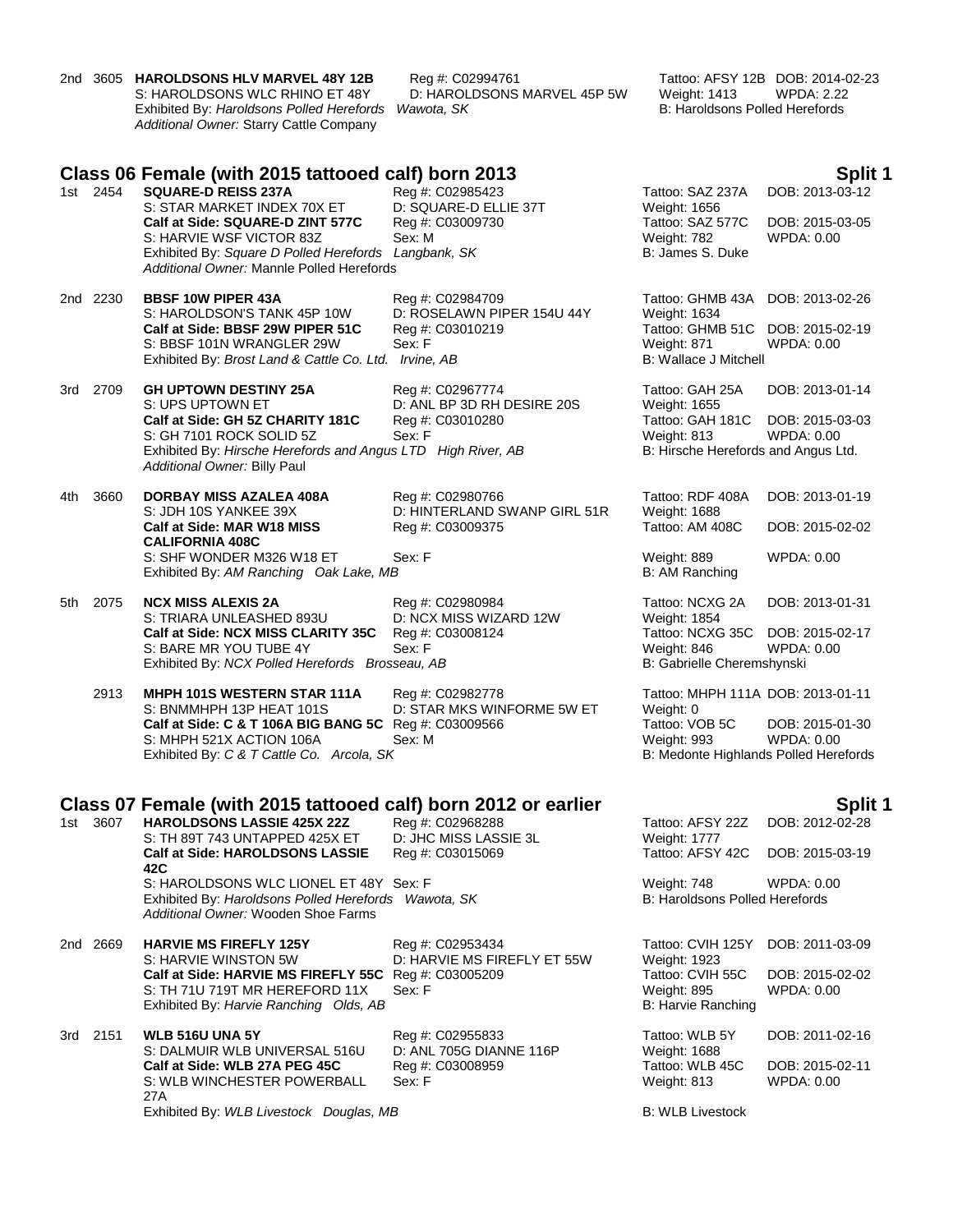|       | <b>Female</b> | <b>Class 08 - Senior Champion and Reserve Senior Champion</b>                                                                                                                                  |                                                               |                                                                   | Split 0                                                                               |
|-------|---------------|------------------------------------------------------------------------------------------------------------------------------------------------------------------------------------------------|---------------------------------------------------------------|-------------------------------------------------------------------|---------------------------------------------------------------------------------------|
|       | 1st 3607      | Exhibited By: Haroldsons Polled Herefords Wawota, SK<br><b>HAROLDSONS LASSIE 42C</b><br>S: HAROLDSONS WLC LIONEL ET 48Y D: HAROLDSONS LASSIE 425X 22Z                                          | Reg #: C03015069                                              | B: Haroldsons Polled Herefords<br>Tattoo: AFSY 42C<br>Weight: 748 | DOB: 2015-03-19<br>WPDA: 3.02                                                         |
|       |               | <b>HAROLDSONS LASSIE 425X 22Z</b><br>S: TH 89T 743 UNTAPPED 425X ET<br>Additional Owner: Wooden Shoe Farms                                                                                     | Reg #: C02968288<br>D: JHC MISS LASSIE 3L                     | Tattoo: AFSY 22Z<br>Weight: 1777                                  | DOB: 2012-02-28<br>WPDA: 1.30                                                         |
|       | 2nd 2454      | Exhibited By: Square D Polled Herefords<br><b>SQUARE-D ZINT 577C</b><br>S: HARVIE WSF VICTOR 83Z                                                                                               | Langbank, SK<br>Reg #: C03009730<br>D: SQUARE-D REISS 237A    | B:<br>Tattoo: SAZ 577C<br>Weight: 782                             | DOB: 2015-03-05<br><b>WPDA: 2.98</b>                                                  |
|       |               | <b>SQUARE-D REISS 237A</b><br>S: STAR MARKET INDEX 70X ET<br>Additional Owner: Mannle Polled Herefords                                                                                         | Reg #: C02985423<br>D: SQUARE-D ELLIE 37T                     | Tattoo: SAZ 237A<br>Weight: 1656                                  | DOB: 2013-03-12<br><b>WPDA: 1.68</b>                                                  |
|       | <b>Female</b> | <b>Class 09 - Grand Champion and Reserve Grand Champion</b>                                                                                                                                    |                                                               |                                                                   | Split 0                                                                               |
|       | 1st 2485      | Exhibited By: Elmlodge Polled Herefords Indian River, ON<br><b>ELMLODGE BOOM BOOM 32B</b><br>S: AXA GOLDEN-OAK XCEED ET 704X D: ELMLODGE ZOOM ZOOM 45Z<br>Additional Owner: Tay Down Herefords | Reg #: C02994012                                              | <b>B: Grant Elmhirst</b><br>Tattoo: TAX 32B<br>Weight: 1374       | DOB: 2014-03-02<br>WPDA: 2.18                                                         |
|       | 2nd 2182      | Exhibited By: Blairs.Ag Cattle Co. Lanigan, SK<br>BLAIR'S 45P 33W TEMPTRESS ET 5C Reg #: C03013806<br>S: NJW FHF 9710 TANK 45P                                                                 | D: HAROLDSON'S TEMPTRESS T100<br>33W                          | B: Blairs.Ag Cattle Co.<br>Tattoo: BC 5C<br>Weight: 947           | DOB: 2015-01-29<br>WPDA: 3.19                                                         |
|       |               | <b>Class 10 - Bull born 2015</b>                                                                                                                                                               |                                                               |                                                                   | Split 1                                                                               |
|       |               | 1st 3198 XLP MDF CARTER 188C<br>S: BNMHPH 13P HEAT 101S<br>Exhibited By: Lone Pine Cattle Services Vibank, SK<br>Additional Owner: Maple Dale Farm                                             | Reg #: C03009608<br>D: XLP MDF 1131W BAMBI 188Y               | Weight: 861<br><b>B: Lone Pine Cattle Services</b>                | Tattoo: XLP 188C DOB: 2015-04-01<br>WPDA: 3.66                                        |
|       | 2nd 3678      | <b>TOP-50 CRUZ 67C</b><br>S: FCC 20X TRACTION 13A<br>Exhibited By: Top-50 Livestock Lashburn, SK                                                                                               | Reg #: C03009595<br>D: TOP-50 UMBRELLA LADY 17U               | Tattoo: LEH 67C<br>Weight: 692<br>B: Marc Lehmann                 | DOB: 2015-05-21<br><b>WPDA: 3.74</b>                                                  |
|       |               | 3rd 2811 JHF 8X CAMERON 82C<br>S: ANL 83T ELI ET 8X<br>Exhibited By: Johnston, Raymond Leross, SK                                                                                              | Reg #: C03011121<br>D: MA 83T GEMINI 38T 14X                  | Tattoo: RAJ 82C<br>Weight: 693<br>B: Raymond Johnston             | DOB: 2015-04-15<br><b>WPDA: 3.14</b>                                                  |
|       |               | 2713 GH MVP CONTEST 316C<br>S: GH 8052 MVP 67Y<br>Exhibited By: Hirsche Herefords and Angus LTD High River, AB                                                                                 | Reg #: C03012260<br>D: GH HONEY SCRIPT 88Y                    | Weight: 811                                                       | Tattoo: GAH 316C DOB: 2015-05-03<br>WPDA: 4.00<br>B: Hirsche Herefords and Angus Ltd. |
|       |               | Class 10 - Bull born 2015                                                                                                                                                                      |                                                               |                                                                   | Split 2                                                                               |
|       |               | 1st 3609 HAROLDSONS RENEGADE ET 21C<br>S: HAROLDSONS WLC RHINO ET 48Y<br>Exhibited By: Haroldsons Polled Herefords                                                                             | Reg #: C03015392<br>D: HAROLDSONS MARVEL 45P 5W<br>Wawota, SK | Weight: 875<br>B: Haroldsons Polled Herefords                     | Tattoo: AFSY 21C DOB: 2015-03-06<br><b>WPDA: 3.35</b>                                 |
|       |               | 2nd 3464 GRH 10X MATRIX 23C<br>S: GRH 50S FACTOR 10X<br>Exhibited By: Greenridge Farms Fisher Branch, MB                                                                                       | Reg #: C03008831<br>D: GRH 152M BLOOM 28T                     | Weight: 951<br>B: Marvin & Kevin Stocki                           | Tattoo: RND 23C DOB: 2015-03-23<br>WPDA: 3.90                                         |
|       |               | 3rd 2916 C & T 218Z COW MAKER 51C<br>S: MHPH 118U ZAPPA 218Z<br>Exhibited By: C & T Cattle Co. Arcola, SK                                                                                      | Reg #: C03015298<br>D: ANL P606 NORTHERN LADY 38X             | Tattoo: TL 51C<br>Weight: 0<br><b>B: Chris Lees</b>               | DOB: 2015-03-23<br>WPDA: 0.00                                                         |
| 4th - |               | 2927 BLAIR-ATHOL 10Y HOMEFRONT 99C<br>S: NJW 73S W18 HOMETOWN 10Y ET {DLF D: BLAIR-ATHOL CLASSY GRACE 97Y<br>IEF HYF}                                                                          | Reg #: C03009352                                              | Tattoo: DVL 99C<br>Weight: 861                                    | DOB: 2015-03-30<br><b>WPDA: 3.63</b>                                                  |
|       |               | Exhibited By: Blair Athol Farms Arcola, SK                                                                                                                                                     |                                                               | B: Duncan Lees                                                    |                                                                                       |
|       |               | 5th 2448 SQUARE-D WIGLEIT JIGLEIT 210C<br>S: SQUARE-D JOHN WAYNE 465Y<br>Exhibited By: Square D Polled Herefords Langbank, SK                                                                  | Reg #: C03013200<br>D: SQUARE-D ELLIE 110W                    | Weight: 964<br>B: James S. Duke                                   | Tattoo: SAZ 210C DOB: 2015-03-12<br><b>WPDA: 3.78</b>                                 |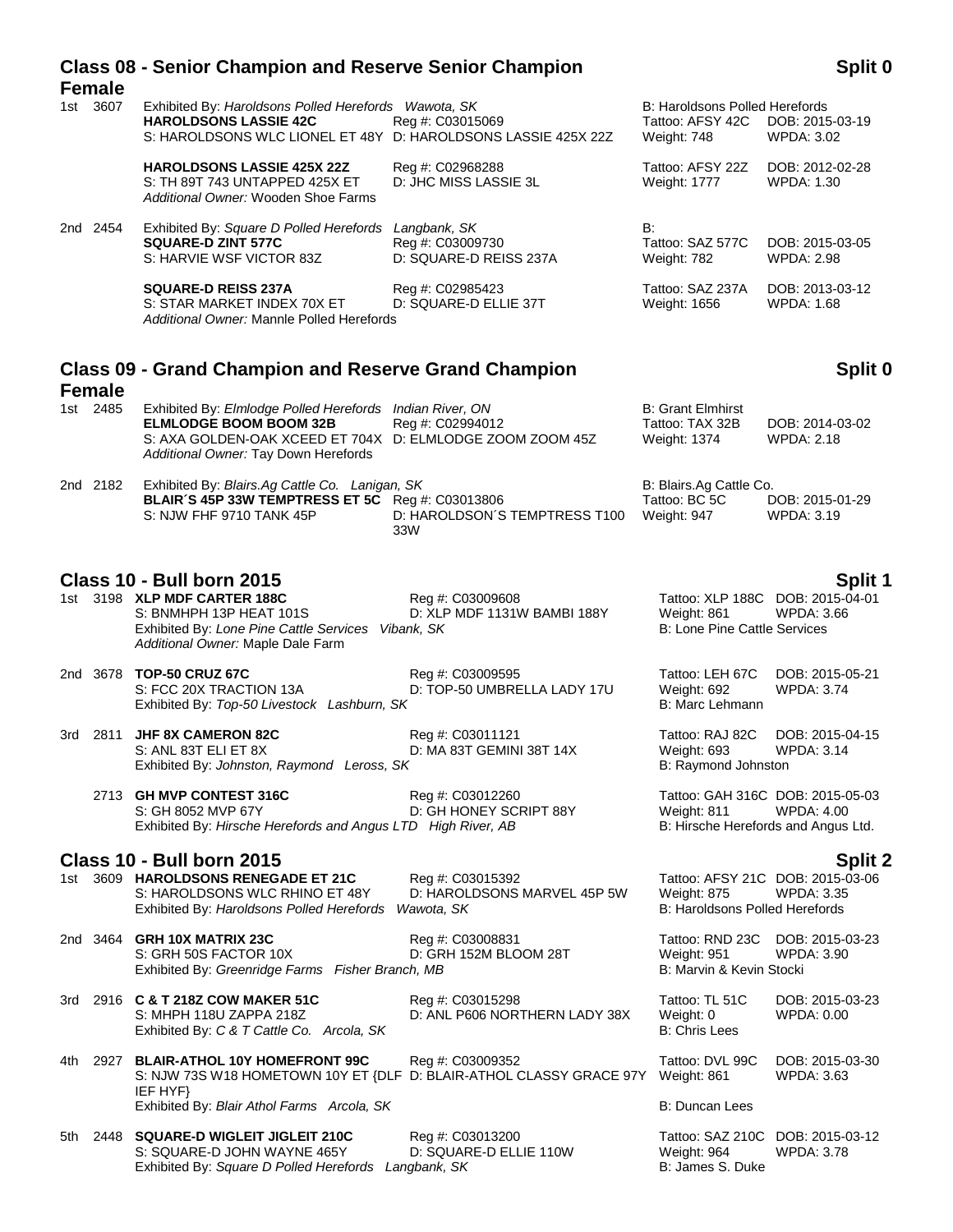| 6th  |          | 3603 HAROLDSON'S RHINO 48Y ET 23C<br>S: HAROLDSONS WLC RHINO ET 48Y<br>Exhibited By: Haroldsons Polled Herefords                                                                                  | Reg #: C03015393<br>D: HAROLDSON'S MARVEL 45P 5W<br>Wawota, SK   | Tattoo: AFSY 23C DOB: 2015-03-07<br>Weight: 970<br><b>B: Haroldsons Polled Herefords</b> | <b>WPDA: 3.73</b>                    |
|------|----------|---------------------------------------------------------------------------------------------------------------------------------------------------------------------------------------------------|------------------------------------------------------------------|------------------------------------------------------------------------------------------|--------------------------------------|
| 7th. |          | 3169 STANDARD-HILL DOMINATOR 8C<br>S: SHPH 7S DOMINATOR 70Y<br>Exhibited By: Standard Hill Livestock Maidstone, SK                                                                                | Reg #: C03007579<br>D: ANL 12R DIANNE 28U                        | Tattoo: SHL 8C<br><b>Weight: 753</b><br><b>B: Standard Hill Livestock</b>                | DOB: 2015-03-13<br>WPDA: 2.96        |
|      |          | 2335 GHC LRL CHURCHILL CORP 99C<br>S: NJW 100W FOUNDATION 54Z ET<br>Exhibited By: Crittenden Bros. Imperial, SK<br>Additional Owner: Lakes Ranch Ltd.                                             | Reg #: C03008433<br>D: GHC-TABOO MISS SARAH 25X                  | Tattoo: AKJA 99C DOB: 2015-03-17<br>Weight: 758<br><b>B: Crittenden Bros</b>             | WPDA: 3.03                           |
|      |          | Class 10 - Bull born 2015                                                                                                                                                                         |                                                                  |                                                                                          | <b>Split 3</b>                       |
|      |          | 1st 2661 HARVIE 40Y WINSTON 252C<br>S: HARVIE WINSTON 40Y<br>Exhibited By: Harvie Ranching Olds, AB                                                                                               | Reg #: C03004935<br>D: HARVIE MS FIREBIRD 135P                   | Tattoo: CVIH 252C DOB: 2015-03-04<br>Weight: 1062<br>B: Harvie Ranching                  | <b>WPDA: 4.04</b>                    |
|      | 2nd 2487 | <b>ELMLODGE CLOUT 37C</b><br>S: NJW 73S W18 HOMETOWN 10Y ET<br>Exhibited By: Elmlodge Polled Herefords Indian River, ON                                                                           | Reg #: C03012796<br>D: GG 743 PERFECT TIMING 105Y                | Tattoo: TAX 37C<br>Weight: 1018<br><b>B: Grant Elmhirst</b>                              | DOB: 2015-03-01<br>WPDA: 3.83        |
| 3rd  |          | 2968 ANL B&C GAME CHANGER 16Y 87C<br>S: H BK CCC SR GAME CHANGER ET<br>Exhibited By: ANL Polled Herefords Steelman, SK<br>Additional Owner: Brenden & Cayden Lischka                              | Reg #: C03014858<br>D: HAROLDSON'S JVJ REESE T100 16YWeight: 851 | Tattoo: KKL 87C<br><b>B: ANL Polled Herefords</b>                                        | DOB: 2015-03-04<br><b>WPDA: 3.24</b> |
| 4th. | 2920     | <b>BLAIR-ATHOL BOOMTIME 46C</b><br>S: RST TIME'S A WASTIN' 0124<br>Exhibited By: Blair Athol Farms Arcola, SK                                                                                     | Reg #: PC03009347<br>D: JAC CONNIE ET 18X                        | Tattoo: DVL 46C<br>Weight: 828<br>B: Jeffery Lees                                        | DOB: 2015-03-05<br><b>WPDA: 3.16</b> |
| 5th  | 2936     | <b>GLENLEES 27A POWER-UP 50C</b><br>S: WLB WINCHESTER POWERBALL 27A<br>Exhibited By: Glenlees Farms Arcola, SK                                                                                    | Reg #: C03008702<br>D: GLENLEES 28M PEARL 62Y                    | Tattoo: AHL 50C<br>Weight: 1052<br>B: George Lees                                        | DOB: 2015-03-02<br><b>WPDA: 3.97</b> |
| 6th  | 2921     | <b>BLAIR-ATHOL 27A MONEYBALL 47C</b><br>S: WLB WINCHESTER POWERBALL 27A<br>{DLF IEF HYF}                                                                                                          | Reg #: C03009354<br>D: BCD 323 POLLED WREN 242Z                  | Tattoo: DVL 47C<br>Weight: 909                                                           | DOB: 2015-03-05<br><b>WPDA: 3.47</b> |
|      |          | Exhibited By: Blair Athol Farms Arcola, SK                                                                                                                                                        |                                                                  | B: Jeffrey Thomas Lees                                                                   |                                      |
| 7th  | 2451     | <b>SQUARE-D INDIANA 773C</b><br>S: LJR MSU 137S MILES 32Y<br>Exhibited By: Square D Polled Herefords Langbank, SK<br>Additional Owner: Redline Livestock                                          | Reg #: C03011556<br>D: SQUARE-D RITA 493X                        | Tattoo: SAZ 773C DOB: 2015-03-03<br><b>Weight: 925</b><br>B: James S. Duke               | WPDA: 3.50                           |
|      |          | <b>Class 10 - Bull born 2015</b>                                                                                                                                                                  |                                                                  |                                                                                          | <b>Split 4</b>                       |
|      |          | 1st 2940 GLENLEES 2028 POWERHOUSE 43C<br>S: BOYD POWERHOUSE 2028<br>Exhibited By: Glenlees Farms Arcola, SK<br>Additional Owner: Haroldsons Polled Herefords                                      | Reg #: C03008765<br>D: MOHICAN PLUS 44X                          | Tattoo: AHL 43C<br><b>Weight: 935</b><br>B: Mohican West                                 | DOB: 2015-02-27<br><b>WPDA: 3.49</b> |
|      |          | 2nd 2232 BBSF 33A CRUZ 31C<br>S: REMITALL-WEST HAVANA ET 33A<br>Exhibited By: Brost Land & Cattle Co. Ltd. Irvine, AB                                                                             | Reg #: CO3010212<br>D: CB RVP STAR 29F CANDY 121X                | Tattoo: GHMB 31C DOB: 2015-02-24<br>Weight: 924<br>B: Brost Land & Cattle Co. Ltd.       | <b>WPDA: 3.41</b>                    |
|      |          | 3rd 3113 HMS HI-CLIFFE 25A CAESAR 56C<br>S: GHC MACH 1 25A<br>Exhibited By: HMS Hi-Cliffe Outlook, SK                                                                                             | Reg #: C03008271<br>D: GHC MISS KAREN 56X                        | Tattoo: HMS 56C<br>Weight: 1034<br><b>B: Crittenden Bros</b>                             | DOB: 2015-02-21<br><b>WPDA: 3.77</b> |
|      |          | 4th 2912 <b>C &amp; T BREEZEWAY 25Z CANE 12C</b><br>S: PCL ZIRCON 719T 25Z<br>Exhibited By: C & T Cattle Co. Arcola, SK<br>Additional Owner: Breezeway Polled Herefords - Joe and Tracy Beckstead | Reg #: C03015297<br>D: C & T 102S RIVIERA 45Z                    | Tattoo: TL 12C<br>Weight: 0<br><b>B: Chris Lees</b>                                      | DOB: 2015-02-25<br><b>WPDA: 0.00</b> |
|      |          | 5th 2229 BBSF 33A CINCH 50C<br>S: REMITALL-WEST HAVANA ET 33A<br>Exhibited By: Brost Land & Cattle Co. Ltd. Irvine, AB                                                                            | Reg #: C03010213<br>D: BBSF 21T RENA 108Z                        | Tattoo: GHMB 50C DOB: 2015-02-23<br>Weight: 893<br>B: Brost Land & Cattle Co.            | <b>WPDA: 3.28</b>                    |
|      |          | 6th 3172 STANDARD-HILL INNOVATOR 1C<br>S: FCC 2U QUANTUM 7Y<br>Exhibited By: Standard Hill Livestock Maidstone, SK                                                                                | Reg #: C03007639<br>D: STANDARD-HILL 7S VIRGINIA 1A              | Tattoo: SHL 1C<br>Weight: 862<br>B: Standard Hill Livestock                              | DOB: 2015-02-24<br><b>WPDA: 3.18</b> |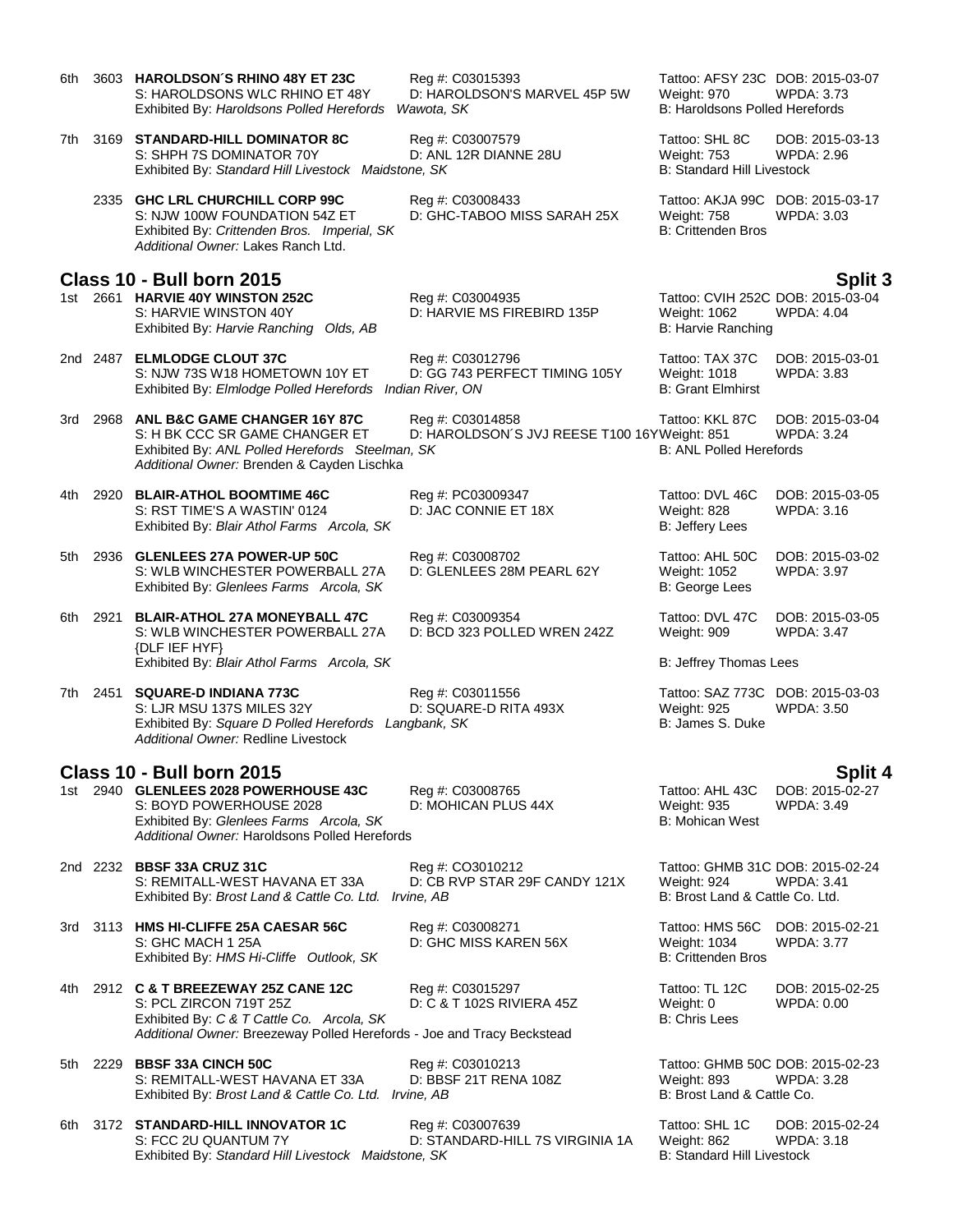| 7th  |      | 3122 ROSELAWN CLINTON 106A ET 3C<br>S: MHPH 521X ACTION 106A<br>Exhibited By: Mitchell, Wallace J. Killarney, MB                                      | Reg #: C03011268<br>D: ROSELAWN RHENA 121R 31U                  | Tattoo: AHK 3C<br>Weight: 1004<br>B: Wallace J Mitchell                           | DOB: 2015-02-27<br><b>WPDA: 3.75</b>            |
|------|------|-------------------------------------------------------------------------------------------------------------------------------------------------------|-----------------------------------------------------------------|-----------------------------------------------------------------------------------|-------------------------------------------------|
|      |      | 8th 2141 HDB 127Y BENCHMARK 303C<br>S: JJPH 83T BENCHMARK 127Y {DLF IEF<br>HYP                                                                        | Reg #: C03011155<br>D: HDB 950R'S ZABRINA 345T                  | Tattoo: HDB 303C DOB: 2015-02-24<br>Weight: 903                                   | <b>WPDA: 3.33</b>                               |
|      |      | Exhibited By: Bieber Herefords Wolseley, SK                                                                                                           |                                                                 | B: Herman Bieber                                                                  |                                                 |
|      |      | Class 10 - Bull born 2015<br>1st 3462 GRH 10X PATROL 10C<br>S: GRH 50S FACTOR 10X<br>Exhibited By: Greenridge Farms Fisher Branch, MB                 | Reg #: C03008825<br>D: GRH 83T DAWNE 17X                        | Tattoo: RND 10C<br><b>Weight: 1037</b><br>B: Marvin & Kevin Stocki                | Split 5<br>DOB: 2015-02-16<br><b>WPDA: 3.72</b> |
|      |      | 2nd 3599 HAROLDSONS REDBULL 200Z 4C<br>S: CHURCHILL RED BULL 200Z<br>Exhibited By: Haroldsons Polled Herefords Wawota, SK                             | Reg #: C03011465<br>D: MCCOY 532M ZENA 2R                       | Tattoo: AFSY 4C<br>Weight: 979<br><b>B: Haroldsons Polled Herefords</b>           | DOB: 2015-02-18<br><b>WPDA: 3.53</b>            |
| 3rd  |      | 2338 GHC CHECKPOINT 60C<br>S: JJPH 83T BENCHMARK 127Y                                                                                                 | Reg #: C03008440<br>D: HAROLDSON'S JVJ SARAH 521X<br>14Z        | Tattoo: AKJA 60C DOB: 2015-02-19<br>Weight: 941                                   | <b>WPDA: 3.41</b>                               |
|      |      | Exhibited By: Crittenden Bros. Imperial, SK<br>Additional Owner: Big Gully Farm                                                                       |                                                                 |                                                                                   | B: Medonte Highlands Polled Herefords           |
| 4th  |      | 3171 STANDARD-HILL HARLAN 84C<br>S: FCC 2U HARLAN 7Y<br>Exhibited By: Standard Hill Livestock Maidstone, SK                                           | Reg #: C03007612<br>D: SHPH 6U KAREN 109X                       | Tattoo: SHL 84C<br><b>Weight: 955</b><br><b>B: Standard Hill Livestock</b>        | DOB: 2015-02-16<br><b>WPDA: 3.42</b>            |
|      |      | 5th 2746 M-R 27A 403A POWERPLAY 4C<br>S: WLB WINCHESTER POWERBALL 27A<br>Exhibited By: Mission Ridge Herefords Raymore, SK                            | Reg #: C03006916<br>D: M-R 332W TOTAL ACCENT 403A               | Tattoo: APKO 4C<br>Weight: 990<br>B: Mission Ridge Herefords                      | DOB: 2015-02-15<br><b>WPDA: 3.54</b>            |
| 6th. |      | 2970 MLL 106A ANARCHY ET 365C<br>S: MHPH 521X ACTION 106A<br>Exhibited By: Lohner Herefords Carlyle, SK                                               | Reg #: C03010037<br>D: MJT 9N HARMONY 117R                      | Tattoo: MLL 365C DOB: 2015-02-18<br>Weight: 976<br><b>B: Matthew Lohner</b>       | <b>WPDA: 3.52</b>                               |
| 7th  | 3001 | <b>MANCHESTER 106A CLOSE-UP 504C</b><br>S: MHPH 521X ACTION 106A<br>Exhibited By: Manchester Polled Herefords Senlac, SK                              | Reg #: P C03009323<br>D: JJPH 824H 36N TEMPTATION 804U          | Tattoo: MAN 504C DOB: 2015-02-15<br>Weight: 982<br>B: Manchester Polled Herefords | <b>WPDA: 3.51</b>                               |
| 8th  |      | 3168 STANDARD-HILL STOCKMAN 19C<br>S: TH 89T 755T STOCKMAN 475Z<br>Exhibited By: Standard Hill Livestock Maidstone, SK                                | Reg #: C03007631<br>D: SHPH 7S GLAMOR 15Z                       | Tattoo: SHL 19C<br>Weight: 873<br><b>B: Standard Hill Livestock</b>               | DOB: 2015-02-17<br><b>WPDA: 3.14</b>            |
|      |      | <b>Class 10 - Bull born 2015</b>                                                                                                                      |                                                                 |                                                                                   | Split 6                                         |
| 1st  |      | 3003 REMITALL-W GD LAWLESS ET 37C<br>S: NJW 73S W18 HOMETOWN 10Y ET<br>Exhibited By: Manchester Polled Herefords                                      | Reg #: P C03009434<br>D: REMITALL MARVEL 78T<br>Senlac, SK      | Tattoo: REM 37C<br>Weight: 1136<br>B: Remitall West Polled Herefords              | DOB: 2015-02-07<br>WPDA: 3.94                   |
|      |      | 2nd 3116 HMS HICLIFFE 305A COMMANDO 64C<br>S: TCF JVJ 11X THE GOODS 305A<br>Exhibited By: HMS Hi-Cliffe Outlook, SK                                   | Reg #: C03008302<br>D: HI-CLIFFE XCEL 64X                       | Tattoo: HMS 64C<br>Weight: 1097<br><b>B: HMS Hi-Cliffe</b>                        | DOB: 2015-02-08<br><b>WPDA: 3.82</b>            |
|      |      | 3rd 2813 JJPH 11X 127Y POPEYE 516C<br>S: JJPH 83T BENCHMARK 127Y<br>Exhibited By: Double J Polled Herefords Maidstone, SK                             | Reg #: C03008265<br>D: JJPH 254M LADY LUCK 11X                  | Tattoo: JX 516C<br><b>Weight: 1088</b><br>B: Double J Polled Herefords            | DOB: 2015-02-07<br><b>WPDA: 3.78</b>            |
| 4th  |      | 2664 HARVIE HBM ROYAL BLEND 83C<br>S: NJW 73S W18 HOMETOWN 10Y ET<br>Exhibited By: Harvie Ranching Olds, AB<br>Additional Owner: HBM Polled Herefords | Reg #: C03005830<br>D: HARVIE OVHF MS UNIQUE 17Y                | Tattoo: CVIH 83C<br>Weight: 1128<br>B: Harvie Ranching                            | DOB: 2015-02-09<br><b>WPDA: 3.94</b>            |
| 5th  |      | 2339 GHC-TABOO CADILLAC 48C<br>S: GHC ATLAS BEEFMAN 135Z<br>Exhibited By: Crittenden Bros. Imperial, SK<br>Additional Owner: Gary & Norma Jean Boose  | Reg #: C03008426<br>D: HAROLDSON'S CARLOTTA 45P 30X Weight: 908 | Tattoo: AKJA 48C DOB: 2015-02-14<br><b>B: Crittenden Bros</b>                     | <b>WPDA: 3.23</b>                               |
| 6th. | 2686 | <b>DOUBLE DEUCE HIGH SPIRIT 30C</b><br>S: DOUBLE DEUCE HIGH STAKES 24Y<br>Exhibited By: Double Deuce Acres Regina, SK                                 | Reg #: C03008050<br>D: MCCOY 25M SUSIE 30X                      | Tattoo: DDA 30C<br><b>Weight: 1012</b><br><b>B: Double Deuce Acres</b>            | DOB: 2015-02-07<br><b>WPDA: 3.51</b>            |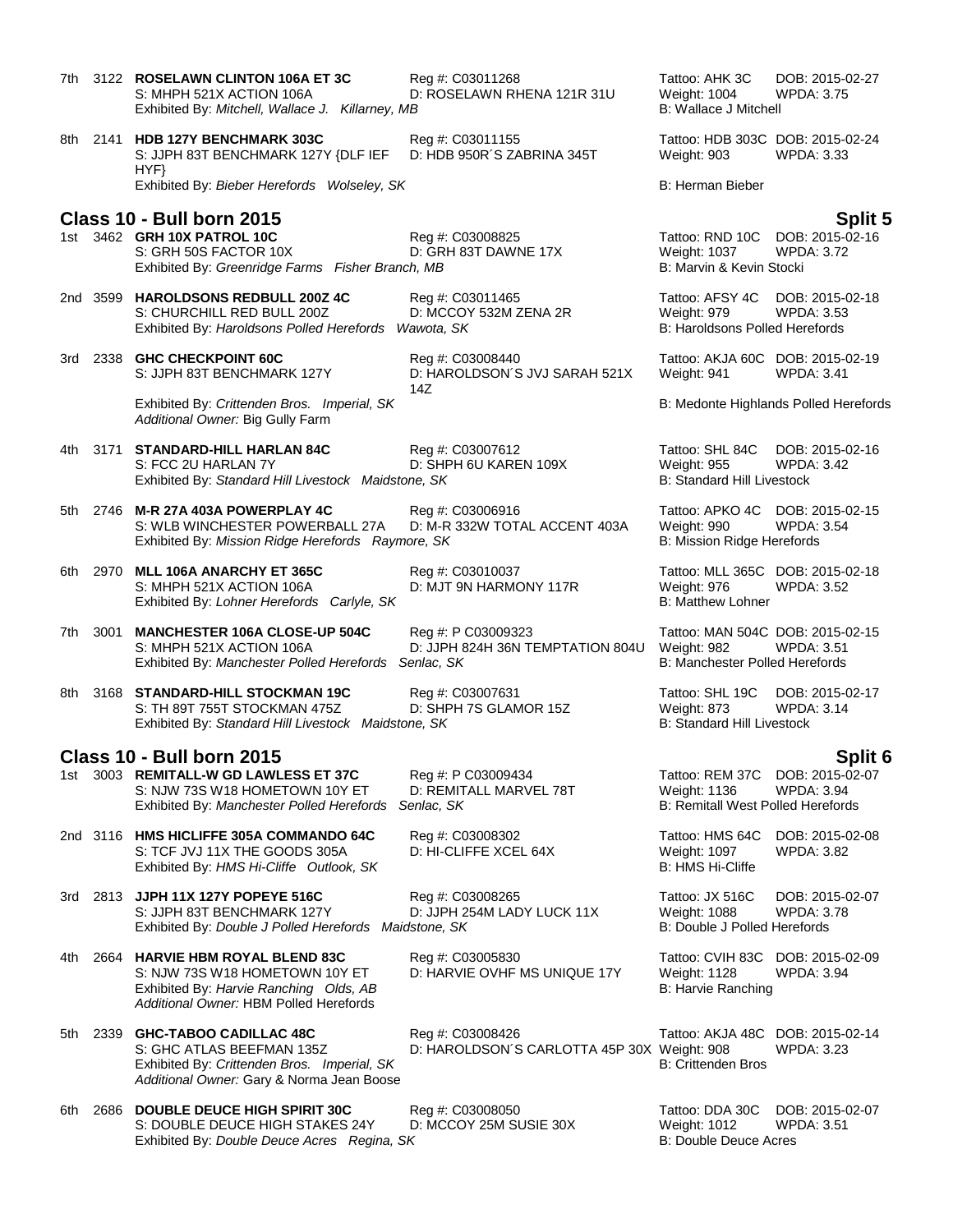|       |          | 3440 CCR 719T CARL 21C<br>S: TH 122 711 VICTOR 719T<br>Exhibited By: Copper Creek Ranch Princeton, BC                                                                 | Reg #: C03005523<br>D: ANL R 1076 LADY REDEEM 25A           | Tattoo: CCR 21C<br>Weight: 942<br>B: Copper Creek Ranch                                  | DOB: 2015-02-10<br><b>WPDA: 3.31</b>            |
|-------|----------|-----------------------------------------------------------------------------------------------------------------------------------------------------------------------|-------------------------------------------------------------|------------------------------------------------------------------------------------------|-------------------------------------------------|
|       |          |                                                                                                                                                                       |                                                             |                                                                                          |                                                 |
|       |          | <b>Class 10 - Bull born 2015</b><br>1st 2871 REMITALL W RIO LOBO ET 26C<br>S: NJW 73S W18 HOMETOWN 10Y ET<br>Exhibited By: Remitall-West Olds, AB                     | Reg #: C03011374<br>D: REMITALL MARVEL 78T                  | Tattoo: REM 26C<br>Weight: 1087<br><b>B: Remitall West</b>                               | Split 7<br>DOB: 2015-02-03<br><b>WPDA: 3.72</b> |
|       |          | 2nd 2188 BLAIR'S 45P 33W SOUTHPAW 6C<br>S: NJW FHF 9710 TANK 45P                                                                                                      | Reg #: C03013805<br>D: HAROLDSON'S TEMPTRESS T100<br>33W    | Tattoo: BC 6C<br>Weight: 1085                                                            | DOB: 2015-02-01<br><b>WPDA: 3.69</b>            |
|       |          | Exhibited By: Blairs.Ag Cattle Co. Lanigan, SK                                                                                                                        |                                                             | B: Blairs.Ag Cattle Co.                                                                  |                                                 |
|       |          | 3rd 2490 ELMLODGE CHECKMATE 21C<br>S: NJW 73S W18 HOMETOWN 10Y ET<br>Exhibited By: Elmlodge Polled Herefords Indian River, ON<br><b>Additional Owner: Weavercroft</b> | Reg #: C03006689<br>D: GLENVIEW 6056 MARVEL X2 ET           | Tattoo: TAX 21C<br><b>Weight: 1001</b><br><b>B: Grant Elmhirst</b>                       | DOB: 2015-02-01<br>WPDA: 3.40                   |
| 4th - | 3006     | <b>MANCHESTER 106A CLICK 538C</b><br>S: MHPH 521X ACTION 106A<br>Exhibited By: Manchester Polled Herefords                                                            | Reg #: P C03009319<br>D: JJPH MOLLY 522R 738T<br>Senlac, SK | Tattoo: MAN 538C DOB: 2015-02-05<br><b>Weight: 975</b><br>B: Manchester Polled Herefords | <b>WPDA: 3.36</b>                               |
|       |          | 5th 2337 GHC LRL BOARDWALK 16C<br>S: GHC MONOPOLY 162Z<br>Exhibited By: Crittenden Bros. Imperial, SK<br>Additional Owner: Lakes Ranch Ltd.                           | Reg #: C03008422<br>D: GHC MISS WILMA 112X                  | Tattoo: AKJA 16C DOB: 2015-02-05<br>Weight: 960<br><b>B: Crittenden Bros</b>             | <b>WPDA: 3.31</b>                               |
|       |          | 6th 2750 GRLZ WESTON 97C<br>S: WILGOR 55K NORTHEASTERN OL 2N<br>Exhibited By: Hereford GRLZ Raymore, SK<br>Additional Owner: Rena & Kayla Hordos                      | Reg #: C03006224<br>D: WCC 42S RITA 3097A                   | Tattoo: GRLZ 97C DOB: 2015-02-06<br>Weight: 1028<br>B: Harvey Dale Duke                  | <b>WPDA: 3.56</b>                               |
|       |          | 7th 2873 REMITALL W MONTY 15C<br>S: REMITALL WEST CHICAGO ET 83Y<br>Exhibited By: Remitall-West Olds, AB                                                              | Reg #: C03006650<br>D: REMITALL WEST MARVEL 69X             | Tattoo: REM 15C<br>Weight: 1146<br><b>B: Remitall West</b>                               | DOB: 2015-02-01<br><b>WPDA: 3.90</b>            |
|       |          |                                                                                                                                                                       |                                                             |                                                                                          |                                                 |
|       |          | Class 10 - Bull born 2015<br>1st 2874 REMITALL W 50 SHADES ET 12C<br>S: BOYD BANKER 0015 ET                                                                           | Reg #: C03009427<br>D: REMITALL MARVEL 78T                  | Tattoo: REM 12C<br>Weight: 1092                                                          | Split 8<br>DOB: 2015-01-30<br>WPDA: 3.69        |
|       |          | Exhibited By: Remitall-West Olds, AB                                                                                                                                  |                                                             | <b>B: Remitall West</b>                                                                  |                                                 |
|       | 2nd 2820 | JJPH 106A FORCE 503C<br>S: MHPH 521X ACTION 106A<br>Exhibited By: Double J Polled Herefords Maidstone, SK                                                             | Reg #: C03009038<br>D: JJPH 83T CYPRESS 206Z                | Tattoo: JX 503C<br><b>Weight: 1197</b><br>B: Double J Polled Herefords                   | DOB: 2015-01-13<br><b>WPDA: 3.82</b>            |
|       |          | 3rd 3314 JVJ 719 SHOWCASE 2C<br>S: TH 122 711 VICTOR 719T<br>Exhibited By: The Cliffs Farm Saskatoon, SK<br>Additional Owner: The Cliffs Farm - David & Kurtis Reid   | Reg #: C03005638<br>D: JVJ 18L GOLDEN GIRL 2A               | Tattoo: IGH 2C<br><b>Weight: 1205</b><br>B: Joe Vey Jr                                   | DOB: 2015-01-02<br><b>WPDA: 3.72</b>            |
| 4th.  |          | 3204 XLP ACTION TIME 721C<br>S: ANL A XLP ACTION ET 75Z<br>Exhibited By: Lone Pine Cattle Services Vibank, SK                                                         | Reg #: C03009597<br>D: XLP 002 NIGHTINGALE ET 721U          | Tattoo: XLP 721C DOB: 2015-01-28<br>Weight: 1052<br><b>B: Lone Pine Cattle Services</b>  | <b>WPDA: 3.53</b>                               |
|       |          | 5th 2910 C & T 106A BIG BANG 5C<br>S: MHPH 521X ACTION 106A<br>Exhibited By: C & T Cattle Co. Arcola, SK                                                              | Reg #: C03009566<br>D: MHPH 101S WESTERN STAR 111A          | Tattoo: VOB 5C<br>Weight: 993<br><b>B: Tina Lees</b>                                     | DOB: 2015-01-30<br><b>WPDA: 3.35</b>            |
| 6th   |          | 3019 LV CLARENCE AUGUSTUS L 1C<br>S: HI-CLIFFE WLB SAMYY 13X<br>Exhibited By: LV Farms Ltd. Midale, SK                                                                | Reg #: C03007770<br>D: DXB 78S TANYA 29U                    | Tattoo: LM 1C<br>Weight: 1076<br>B: Logan Martinson                                      | DOB: 2015-01-06<br>WPDA: 3.36                   |
| 7th   |          | 3117 HMS HI-CLIFFE 13X CANADIAN 7C<br>S: HI-CLIFFE WLB SAMMY 13X<br>Exhibited By: HMS Hi-Cliffe Outlook, SK                                                           | Reg #: C03008272<br>D: HAROLDSONS ELLA 4T 7Z                | Tattoo: HMS 7C<br>Weight: 1099<br>B: HMS Hi-Cliffe                                       | DOB: 2015-01-18<br><b>WPDA: 3.57</b>            |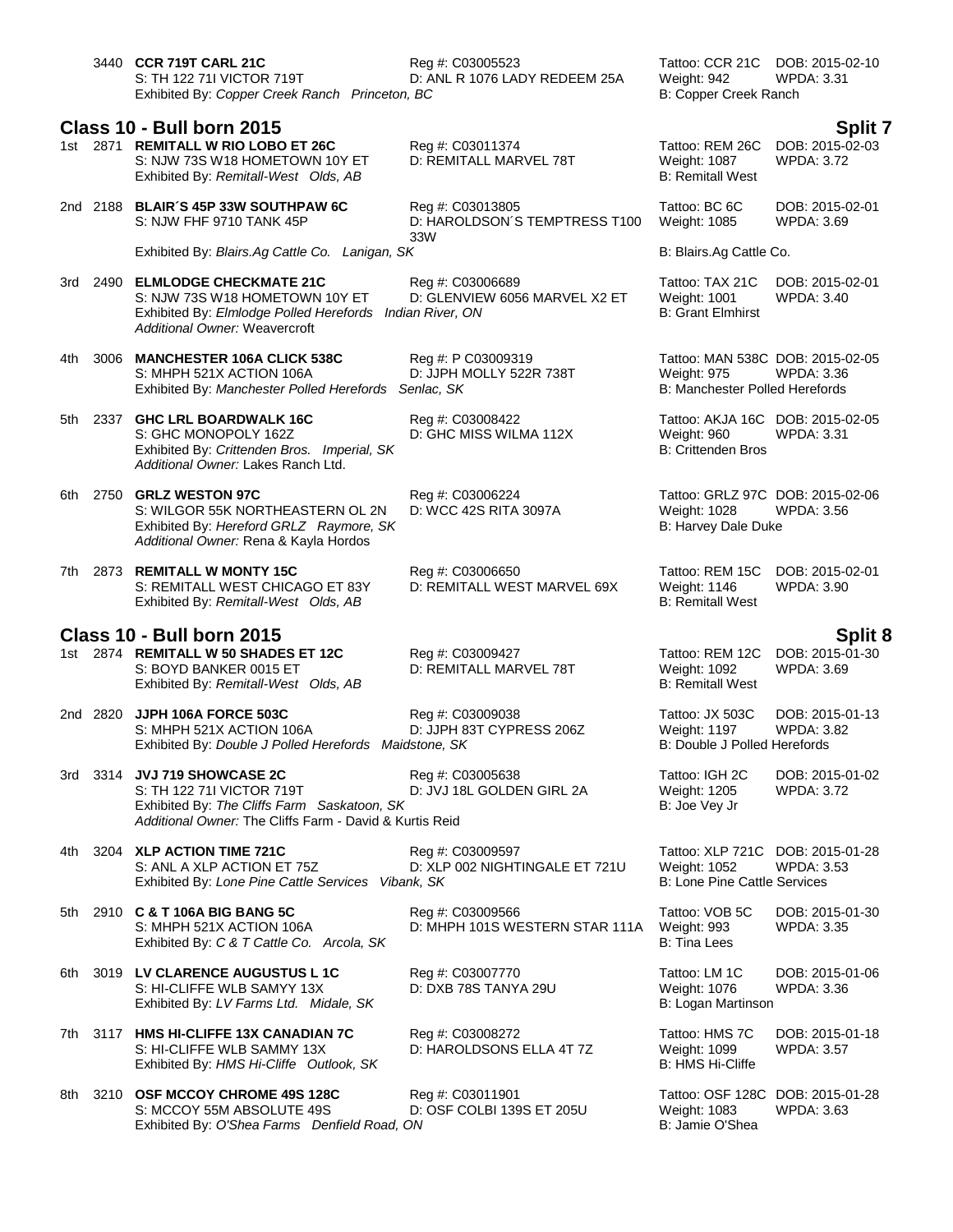- 9th 2971 **MLL HIGH STEAKS ET 362C** Reg #: C03013929 Tattoo: MLL 362C DOB: 2015-01-30 S: HARVIE HIGH ROLLER ET 66X D: HARVIE MS FIREFLY ET 186W Weight: 1026 WPDA: 3.47 Exhibited By: *Lohner Herefords Carlyle, SK* B: Harvie Ranching
	- 3211 **OSF MCCOY CANNON 49S 120C** Reg #: C03011905 Tattoo: OSF 120C DOB: 2015-01-20 S: MCCOY 55M ABSOLUTE 49S D: HAROLDSONS SARAH T100 59Y Weight: 969 WPDA: 3.17 Exhibited By: O'Shea Farms Denfield Road, ON B: Jamie O'Shea

### **Split 0**

### **Class 11 - Junior Division Calf Champion and Reserve Calf Champion Bull**

1st 2661 **HARVIE 40Y WINSTON 252C** Reg #: C03004935 Tattoo: CVIH 252C DOB: 2015-03-04 Exhibited By: *Harvie Ranching Olds, AB* B: Harvie Ranching **B: Harvie Ranching** 

2nd 3609 **HAROLDSONS RENEGADE ET 21C** Reg #: C03015392 Tattoo: AFSY 21C DOB: 2015-03-06 S: HAROLDSONS WLC RHINO ET 48Y D: HAROLDSONS MARVEL 45P 5W Weight: 875 WPDA: 3.35 Exhibited By: *Haroldsons Polled Herefords Wawota, SK* B: Haroldsons Polled Herefords

### **Class 12 - Senior Division Calf Champion and Reserve Calf Champion Bull**

*Additional Owner:* Haroldsons Polled Herefords

S: BOYD BANKER 0015 ET 
<br>
Exhibited By: Remitall-West Olds. AB
D: REMITALL MARVEL 78T
B: Remitall West
B: Remitall West
B. Remitall West
B. Remitall West
B. Remitall West

D: REMITALL MARVEL 78T

B. Remitall West

D: REMIT Exhibited By: Remitall-West Olds, AB

### **Class 13 - Bull born 2014 Split 1**

1st 2240 **CBB SHAR-LO 719 SHAMELESS 308B** Reg #: C02994425 Tattoo: CB 308B DOB: 2014-03-08 S: TH 122 71I VICTOR 719T D: CB 122L LADY B 222Z Weight: 2024 WPDA: 3.24 Exhibited By: *Cayley Cattle Co Princeton, BC* B: Caylynne Brown *Additional Owner:* Shar-Lo Farms *Additional Owner:* Wyatt Farms

2nd 2875 **REMITALL W GD WATERLOO ET 12B** Reg #: C02997206 Tattoo: REM 12B DOB: 2014-01-24 S: YALGOO BOULDER Z250 D: MERAWAH SHAMROCK C130 Weight: 2008 WPDA: 3.01 Exhibited By: *Remitall-West Olds, AB* B: Merawah, Murphy Ridge, Majestic *Additional Owner:* Remitall West *Additional Owner:* Glenrose Polled Herefords

3rd 2336 **ANL C HAR T100 TAHOE 86 ET 23B** Reg #: C03002615 Tattoo: KKL 23B DOB: 2014-02-12 S: SHF TAHOE R117 T100 D: ĀNL 7N MAPLE 86R Weight: 2164 WPD<br>Exhibited By: *Crittenden Bros. Imperial, SK* B: ANL Polled Herefords Exhibited By: Crittenden Bros. Imperial, SK *Additional Owner:* Crittenden Bros. *Additional Owner:* Haroldsons Polled Herefords

4th 2939 **WLB WINCHESTER EASY RIDE 27B** Reg #: C02998953 Tattoo: WLB 27B DOB: 2014-02-15 S: WLB EASY STREET 90X 100Z Exhibited By: Glenlees Farms Arcola, SK B: WLB Polled Herefords *Additional Owner:* Aspen Lanes Land & Cattle, Stoughton,SK

5th 2993 **PCH B022 SIR CLYDE 66X** Reg #: C03009404 Tattoo: B022 DOB: 2014-01-25<br>S: HARVIE HIGH ROLLER ET 66X D: PCH WILD ABOUT YOU Y22 Weight: 2186 WPDA: 3.28 S: HARVIE HIGH ROLLER ET 66X D: PCH WILD ABOUT YOU Y22 Weight: 2186<br>Exhibited By: *Barefoot Polled Herefords Foisy, AB* B: Nicole Ash Exhibited By: Barefoot Polled Herefords Foisy, AB

6th 3203 **XLP KPH LCPH TRIBUTE ET 707B** Reg #: C03002217 Tattoo: LPK 707B DOB: 2014-01-17 S: GHC PREMIER 152M D: CIRCLE-D 832W WILMA 19F Weight: 2048 WPDA: 3.04 Exhibited By: *Lone Pine Cattle Services Vibank, SK* B: Harvey Duke *Additional Owner:* Kirby Polled Herefords *Additional Owner:* Little Creek Polled Herefords

7th 2026 **HWCW 2Z BANKER 101B** Reg #: C02994265 Tattoo: HWCW 101B DOB: 2014-01-01

S: STONEWOOD MHPH ZEROX 2Z D: TABOO-CHULA VISTA YALENA 103Y Weight: 2135 WPDA: 3.09<br>Exhibited By: Leveldale Polled Herefords Douglas, MB B: Medonte Highlands Polled Herefords Exhibited By: Leveldale Polled Herefords Douglas, MB

D: HARVIE MS FIREBIRD 135P Weight: 1062

## **Split 0**

1st 2940 **GLENLEES 2028 POWERHOUSE 43C** Reg #: C03008765 Tattoo: AHL 43C DOB: 2015-02-27 S: BOYD POWERHOUSE 2028 D: MOHICAN PLUS 44X Weight: 935 WPDA: 3.49 Exhibited By: Glenlees Farms Arcola, SK B: Mohican West 2nd 2874 **REMITALL W 50 SHADES ET 12C** Reg #: C03009427 Tattoo: REM 12C DOB: 2015-01-30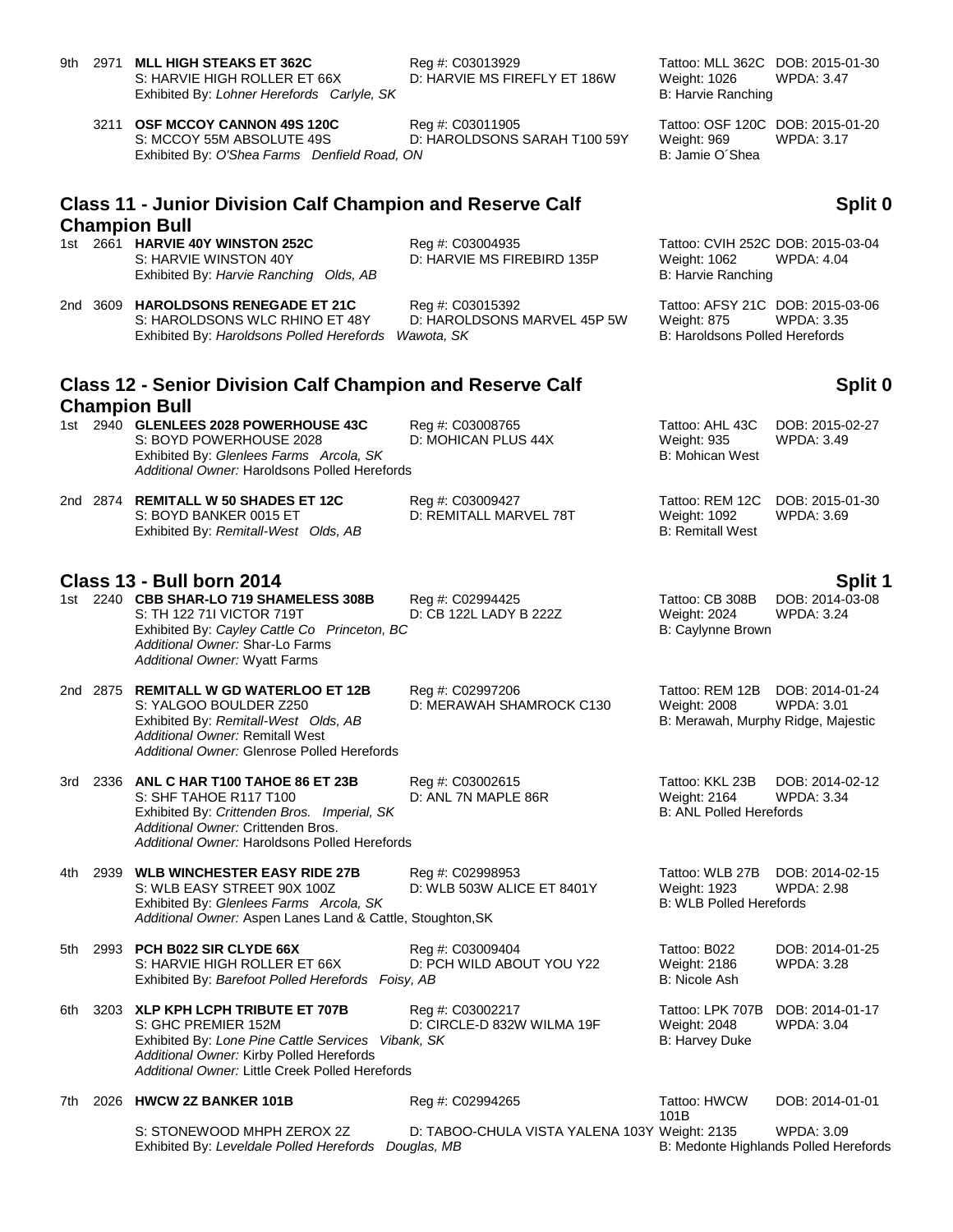| 8th | 3023 LV ON THE JOB L 63B<br>S: REMITALL-WEST CONSTRUCOR 21X<br>Exhibited By: LV Farms Ltd. Midale, SK                                                                                                                                                                 | Reg #: C02995168<br>D: REMITALL NETTIE 122R               | Tattoo: LM 63B<br>Weight: 1849<br>B: Logan Martinson                                      | DOB: 2014-04-01<br><b>WPDA: 3.08</b>                  |
|-----|-----------------------------------------------------------------------------------------------------------------------------------------------------------------------------------------------------------------------------------------------------------------------|-----------------------------------------------------------|-------------------------------------------------------------------------------------------|-------------------------------------------------------|
| 9th | 2062 SS-TOPLINE BIG RELOADER 54B<br>S: K-COW WIDELOAD 87W<br>Exhibited By: SS Cattle Company Inc. Irma, AB                                                                                                                                                            | Reg #: C03013128<br>D: GH ADAMS RELOAD WANDA 54W          | Tattoo: SSA 54B<br>Weight: 1635<br>B: SS Cattle Co. Inc.                                  | DOB: 2014-04-05<br><b>WPDA: 2.74</b>                  |
|     | <b>Class 14 - Junior Champion and Reserve Junior Champion Bull</b><br>1st 2240 CBB SHAR-LO 719 SHAMELESS 308B<br>S: TH 122 711 VICTOR 719T<br>Exhibited By: Cayley Cattle Co Princeton, BC<br>Additional Owner: Shar-Lo Farms<br><b>Additional Owner: Wyatt Farms</b> | Reg #: C02994425<br>D: CB 122L LADY B 222Z                | Tattoo: CB 308B<br>Weight: 2024<br>B: Caylynne Brown                                      | Split 0<br>DOB: 2014-03-08<br><b>WPDA: 3.24</b>       |
|     | 2nd 2875 REMITALL W GD WATERLOO ET 12B<br>S: YALGOO BOULDER Z250<br>Exhibited By: Remitall-West Olds, AB<br>Additional Owner: Remitall West<br>Additional Owner: Glenrose Polled Herefords                                                                            | Reg #: C02997206<br>D: MERAWAH SHAMROCK C130              | Tattoo: REM 12B<br>Weight: 2008<br>B: Merawah, Murphy Ridge, Majestic                     | DOB: 2014-01-24<br><b>WPDA: 3.01</b>                  |
|     | <b>Class 15 - Bull born 2013</b>                                                                                                                                                                                                                                      |                                                           |                                                                                           | Split 1                                               |
|     | 1st 3608 HAROLDSONS DELTA ET 69A<br>S: HAROLDSONS WLL ANCHOR 4T<br>Exhibited By: Haroldsons Polled Herefords<br>Additional Owner: Wascana Cattle Co                                                                                                                   | Reg #: C02989528<br>D: TL 5073 JESSICA 751U<br>Wawota, SK | Weight: 2905<br><b>B: Haroldsons Polled Herefords</b>                                     | Tattoo: AFSY 69A DOB: 2013-03-30<br><b>WPDA: 3.00</b> |
|     | 2nd 3317 TCF JVJ 11X THE GOODS 305A<br>S: TH 71U 719T MR HEREFORD 11X<br>Exhibited By: The Cliffs Farm Saskatoon, SK<br>Additional Owner: Joe Vey Jr<br>Additional Owner: HMS Hi-Cliffe                                                                               | Reg #: C02983178<br>D: JVJ 18L MISS BOOMER 9Y             | Weight: 2806<br><b>B: Kurtis Reid</b>                                                     | Tattoo: THR 305A DOB: 2013-01-13<br><b>WPDA: 2.69</b> |
| 3rd | 2039 REMITALL-WEST HAVANA ET 33A<br>S: CB 57U CAN DOO 102Y<br>Exhibited By: Brost Land & Cattle Co. Ltd. Irvine, AB<br>Additional Owner: Remitall West Polled Herefords                                                                                               | Reg #: C02984834<br>D: REMITALL MARVEL 78T                | Tattoo: REM 33A<br><b>Weight: 2322</b><br><b>B: Remitall West Polled Herefords</b>        | DOB: 2013-02-01<br><b>WPDA: 2.27</b>                  |
|     | <b>GCC JPF EXCITER A222</b><br>S: LAKE 002 KILOWATTS 104S<br>Exhibited By: Ridgeview Farms ALTO, MI<br>Additional Owner: Hirsche Herefords                                                                                                                            | Reg #: P43357626<br>D: JPK K01 HONEY U30                  | Tattoo: A222<br><b>Weight: 2392</b><br><b>B: Parks Farm</b>                               | DOB: 2013-02-07<br><b>WPDA: 2.35</b>                  |
|     | <b>Class 16 - Senior Champion and Reserve Senior Champion Bull</b>                                                                                                                                                                                                    |                                                           |                                                                                           | Split 0                                               |
|     | 1st 3608 HAROLDSONS DELTA ET 69A<br>S: HAROLDSONS WLL ANCHOR 4T<br>Exhibited By: Haroldsons Polled Herefords<br>Additional Owner: Wascana Cattle Co                                                                                                                   | Reg #: C02989528<br>D: TL 5073 JESSICA 751U<br>Wawota, SK | Tattoo: AFSY 69A DOB: 2013-03-30<br>Weight: 2905<br><b>B: Haroldsons Polled Herefords</b> | <b>WPDA: 3.00</b>                                     |
|     | 2nd 3317 TCF JVJ 11X THE GOODS 305A<br>S: TH 71U 719T MR HEREFORD 11X<br>Exhibited By: The Cliffs Farm Saskatoon, SK<br>Additional Owner: Joe Vey Jr<br>Additional Owner: HMS Hi-Cliffe                                                                               | Reg #: C02983178<br>D: JVJ 18L MISS BOOMER 9Y             | Tattoo: THR 305A DOB: 2013-01-13<br><b>Weight: 2806</b><br><b>B: Kurtis Reid</b>          | <b>WPDA: 2.69</b>                                     |
|     | <b>Class 17 - Grand Champion and Reserve Grand Champion Bull</b>                                                                                                                                                                                                      |                                                           |                                                                                           | <b>Split 0</b>                                        |
|     | 1st 3608 HAROLDSONS DELTA ET 69A<br>S: HAROLDSONS WLL ANCHOR 4T<br>Exhibited By: Haroldsons Polled Herefords<br>Additional Owner: Wascana Cattle Co                                                                                                                   | Reg #: C02989528<br>D: TL 5073 JESSICA 751U<br>Wawota, SK | Tattoo: AFSY 69A DOB: 2013-03-30<br>Weight: 2905<br><b>B: Haroldsons Polled Herefords</b> | WPDA: 3.00                                            |
|     | 2nd 2240 CBB SHAR-LO 719 SHAMELESS 308B<br>S: TH 122 711 VICTOR 719T<br>Exhibited By: Cayley Cattle Co Princeton, BC                                                                                                                                                  | Reg #: C02994425<br>D: CB 122L LADY B 222Z                | Tattoo: CB 308B<br><b>Weight: 2024</b><br>B: Caylynne Brown                               | DOB: 2014-03-08<br><b>WPDA: 3.24</b>                  |

*Additional Owner:* Shar-Lo Farms *Additional Owner:* Wyatt Farms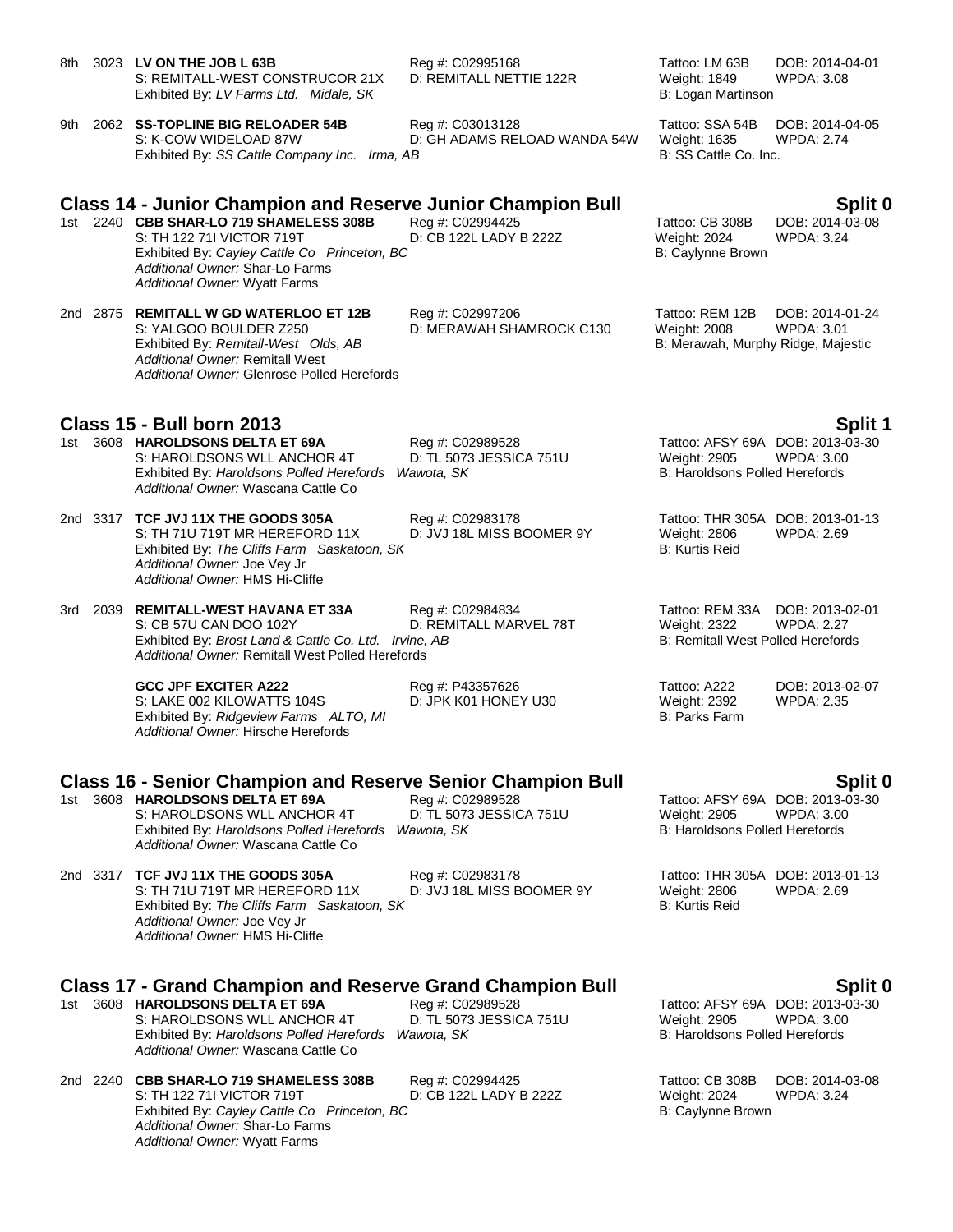|       | 1st 3601 | Class 18 - Breeder's Herd<br>Breeder's Herd<br>Exhibited By: Haroldsons Polled Herefords Wawota, SK | <b>Split 1</b> |
|-------|----------|-----------------------------------------------------------------------------------------------------|----------------|
|       | 2nd 3196 | Breeder's Herd<br>Exhibited By: Lone Pine Cattle Services Vibank, SK                                |                |
|       | 2074     | Breeder's Herd<br>Exhibited By: NCX Polled Herefords Brosseau, AB                                   |                |
|       | 2152     | Breeder's Herd<br>Exhibited By: WLB Livestock Douglas, MB                                           |                |
|       | 2670     | Breeder's Herd<br>Exhibited By: Harvie Ranching Olds, AB                                            |                |
|       | 2707     | Breeder's Herd<br>Exhibited By: Hirsche Herefords and Angus LTD High River, AB                      |                |
|       | 2922     | Breeder's Herd<br>Exhibited By: Blair Athol Farms Arcola, SK                                        |                |
|       | 3042     | Breeder's Herd<br>Exhibited By: Medonte Highlands Polled Herefords Mississauga, ON                  |                |
|       | 3112     | Breeder's Herd<br>Exhibited By: HMS Hi-Cliffe Outlook, SK                                           |                |
|       | 3436     | Breeder's Herd<br>Exhibited By: Copper Creek Ranch Princeton, BC                                    |                |
|       |          | <b>Class 19 - Get-of-Sire</b>                                                                       | Split 1        |
|       | 1st 3612 | Get-of-Sire<br>Exhibited By: Haroldsons Polled Herefords Wawota, SK                                 |                |
|       | 2150     | Get-of-Sire<br>Exhibited By: WLB Livestock Douglas, MB                                              |                |
|       | 2700     | Get-of-Sire<br>Exhibited By: Hirsche Herefords and Angus LTD High River, AB                         |                |
|       | 2917     | Get-of-Sire<br>Exhibited By: Blair Athol Farms Arcola, SK                                           |                |
|       | 3039     | Get-of-Sire<br>Exhibited By: Medonte Highlands Polled Herefords Mississauga, ON                     |                |
|       | 3205     | Get-of-Sire<br>Exhibited By: Lone Pine Cattle Services Vibank, SK                                   |                |
|       |          | <b>Class 20 - Junior Get-of-Sire</b>                                                                | <b>Split 1</b> |
| 1st l | 3200     | <b>Junior Get-of-Sire</b><br>Exhibited By: Lone Pine Cattle Services Vibank, SK                     |                |
|       | 2148     | <b>Junior Get-of-Sire</b><br>Exhibited By: WLB Livestock Douglas, MB                                |                |
|       | 2819     | <b>Junior Get-of-Sire</b>                                                                           |                |

Exhibited By: *Double J Polled Herefords Maidstone, SK*

**Junior Get-of-Sire** Exhibited By: *C & T Cattle Co. Arcola, SK*

- 2926 **Junior Get-of-Sire** Exhibited By: *Blair Athol Farms Arcola, SK*
- 3045 **Junior Get-of-Sire** Exhibited By: *Medonte Highlands Polled Herefords Mississauga, ON*